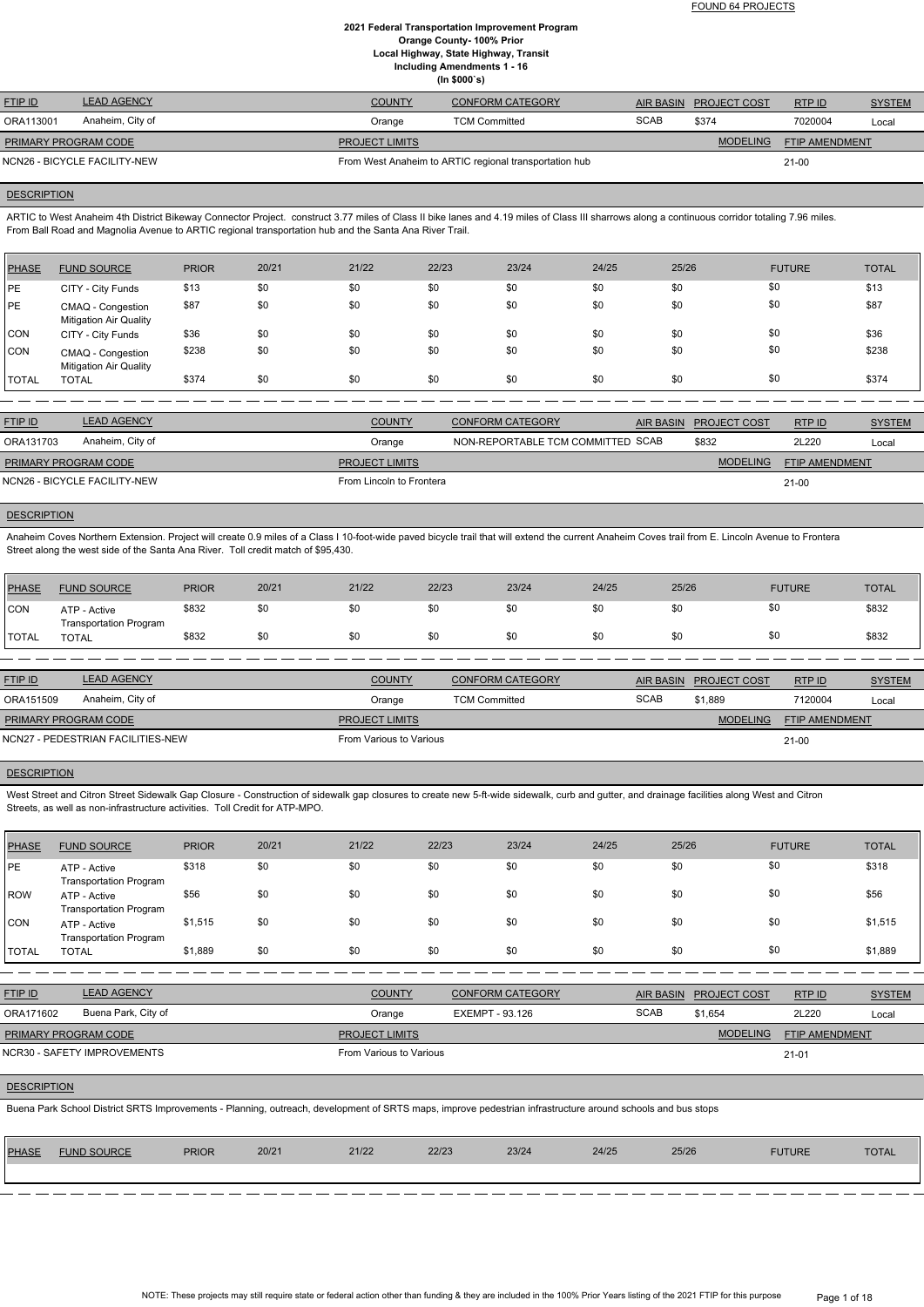**Local Highway, State Highway, Transit Including Amendments 1 - 16**

**(In \$000`s)**

| <b>FTIP ID</b>              | <b>LEAD AGENCY</b>           | <b>COUNTY</b>           | <b>CONFORM CATEGORY</b> |             | AIR BASIN PROJECT COST | RTPID                 | <b>SYSTEM</b> |
|-----------------------------|------------------------------|-------------------------|-------------------------|-------------|------------------------|-----------------------|---------------|
| ORA113003                   | Costa Mesa, City of          | Orange                  | EXEMPT - 93.126         | <b>SCAB</b> | \$139                  | 2L220                 | Local         |
| <b>PRIMARY PROGRAM CODE</b> |                              | <b>PROJECT LIMITS</b>   |                         |             | <b>MODELING</b>        | <b>FTIP AMENDMENT</b> |               |
|                             | NCN26 - BICYCLE FACILITY-NEW | From Various to Various |                         |             |                        | $21 - 00$             |               |

# **DESCRIPTION**

Bicycle Education at Schools. Bicycle safety education program will be classes for sixteen elementary schools.

| PHASE        | <b>FUND SOURCE</b>                                 | <b>PRIOR</b> | 20/21 | 21/22 | 22/23 | 23/24 | 24/25 | 25/26 | <b>FUTURE</b> | <b>TOTAL</b> |
|--------------|----------------------------------------------------|--------------|-------|-------|-------|-------|-------|-------|---------------|--------------|
| <b>IPE</b>   | CITY - City Funds                                  | \$18         | \$0   | \$0   | \$0   | \$0   | \$0   |       | \$0           | \$18         |
| <b>IPE</b>   | CMAQ - Congestion<br><b>Mitigation Air Quality</b> | \$121        | \$0   | \$0   | \$0   | \$0   | \$0   |       | \$0           | \$121        |
| <b>TOTAL</b> | <b>TOTAL</b>                                       | \$139        | \$0   | \$0   | \$0   | \$0   | \$0   | \$0   | \$0           | \$139        |

| <b>FTIP ID</b>              | <b>LEAD AGENCY</b>           | <b>COUNTY</b>           | CONFORM CATEGORY                  | AIR BASIN PROJECT COST | RTPID                 | <b>SYSTEM</b> |
|-----------------------------|------------------------------|-------------------------|-----------------------------------|------------------------|-----------------------|---------------|
| ORA130105                   | Costa Mesa, City of          | Orange                  | NON-REPORTABLE TCM COMMITTED SCAB | \$39                   | 2L220                 | Local         |
| <b>PRIMARY PROGRAM CODE</b> |                              | <b>PROJECT LIMITS</b>   |                                   | <b>MODELING</b>        | <b>FTIP AMENDMENT</b> |               |
|                             | NCN26 - BICYCLE FACILITY-NEW | From Various to Various |                                   |                        | 21-09                 |               |

# **DESCRIPTION**

Bicycle Racks at City Facilities

| <b>PHASE</b> | <b>FUND SOURCE</b>                                 | <b>PRIOR</b> | 20/21 | 21/22 | 22/23 | 23/24 | 24/25 | 25/26 | <b>FUTURE</b> | <b>TOTAL</b> |
|--------------|----------------------------------------------------|--------------|-------|-------|-------|-------|-------|-------|---------------|--------------|
| CON          | CITY - City Funds                                  | \$5          | \$0   | \$0   | \$0   | \$0   | \$0   | \$0   | \$0           | \$5          |
| CON          | CMAQ - Congestion<br><b>Mitigation Air Quality</b> | \$34         | \$0   | \$0   | \$0   | \$0   | \$0   | \$0   | \$0           | \$34         |
| <b>TOTAL</b> | TOTAL                                              | \$39         | \$0   | \$0   | \$0   | \$0   | \$0   | \$0   |               | \$39         |

| <b>FTIP ID</b>              | <b>LEAD AGENCY</b>                          | <b>COUNTY</b>                   | <b>CONFORM CATEGORY</b> | AIR BASIN   | <b>PROJECT COST</b> | RTPID                 | <b>SYSTEM</b> |
|-----------------------------|---------------------------------------------|---------------------------------|-------------------------|-------------|---------------------|-----------------------|---------------|
| ORA190903                   | Costa Mesa, City of                         | Orange                          | TCM                     | <b>SCAB</b> | \$1.300             | 7120004               | Local         |
| <b>PRIMARY PROGRAM CODE</b> |                                             | <b>PROJECT LIMITS</b>           |                         |             | <b>MODELING</b>     | <b>FTIP AMENDMENT</b> |               |
|                             | NCN25 - BICYCLE & PEDESTRAIN FACILITIES-NEW | From Harbor Blvd to Fairview Rd |                         |             |                     | 21-00                 |               |

# **DESCRIPTION**

Merrimac Way Multipurpose Street Sidewalk and Bicycle Facility Project - The Merrimac Way Street, Sidewalk and Bicycle Facility Multipurpose Trail project will construct 6,400 linear feet of bicycle lanes, 8,000 linear feet of new sidewalks and 1,600 linear feet of multi-purpose trail improvements on Merrimac Way. State only funds.

| <b>PHASE</b> | <b>FUND SOURCE</b>                            | <b>PRIOR</b> | 20/21 | 21/22 | 22/23 | 23/24 | 24/25 | 25/26 | <b>FUTURE</b> | <b>TOTAL</b> |
|--------------|-----------------------------------------------|--------------|-------|-------|-------|-------|-------|-------|---------------|--------------|
| PE           | CITY - City Funds                             | \$195        | \$0   | \$0   | \$0   | \$0   | \$0   | \$0   | \$0           | \$195        |
| CON          | ATP - Active<br><b>Transportation Program</b> | \$1,105      | \$0   | \$0   | \$0   | \$0   | \$0   | \$Ο   | \$0           | \$1,105      |
| TOTAL        | <b>TOTAL</b>                                  | \$1,300      | \$0   | \$0   | \$0   | \$0   | \$0   | \$0   | \$0           | \$1,300      |

| <b>FTIP ID</b>                                              | <b>LEAD AGENCY</b> | <b>COUNTY</b>              | <b>CONFORM CATEGORY</b> |             | AIR BASIN PROJECT COST | RTPID          | <b>SYSTEM</b> |
|-------------------------------------------------------------|--------------------|----------------------------|-------------------------|-------------|------------------------|----------------|---------------|
| ORA000809                                                   | Fullerton, City of | Orange                     | EXEMPT - 93.126         | <b>SCAB</b> | \$129.155              | 2L220          | Local         |
| <b>PRIMARY PROGRAM CODE</b>                                 |                    | <b>PROJECT LIMITS</b>      |                         |             | <b>MODELING</b>        | FTIP AMENDMENT |               |
| NCN31 - GRADE SEPARATION: RAIL/HWY CROSSING-NON<br>CAPACITY |                    | From Walnut Ave to Ash Ave |                         |             |                        | $21 - 00$      |               |
|                                                             |                    |                            |                         |             |                        |                |               |

RAYMOND AVE GRADE SEPARATION: CONSTRUCT A GRADE SEPARATION ON RAYMOND AVE AT THE BNSF RR TRACKS. (Non-Capacity)



NOTE: These projects may still require state or federal action other than funding & they are included in the 100% Prior Years listing of the 2021 FTIP for this purpose Page 2 of 18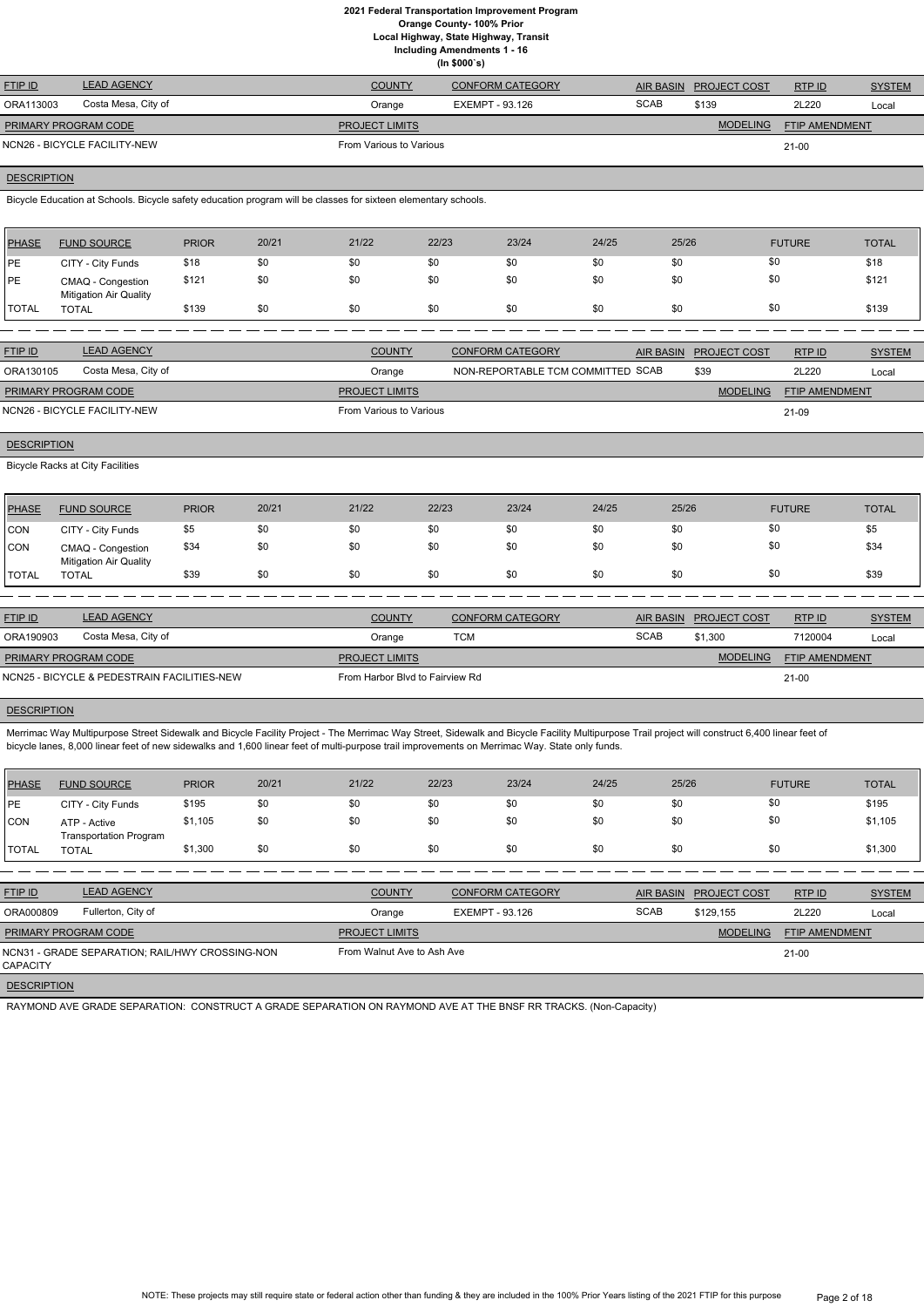**Orange County- 100% Prior**

**Local Highway, State Highway, Transit**

| <b>Including Amendments 1 - 16</b><br>(ln \$000's) |                                                |              |       |       |       |       |       |       |               |              |
|----------------------------------------------------|------------------------------------------------|--------------|-------|-------|-------|-------|-------|-------|---------------|--------------|
| <b>PHASE</b>                                       | <b>FUND SOURCE</b>                             | <b>PRIOR</b> | 20/21 | 21/22 | 22/23 | 23/24 | 24/25 | 25/26 | <b>FUTURE</b> | <b>TOTAL</b> |
| РE.                                                | ORAM2RC - Orange Co.<br>Measure M2-Regional    | \$5,098      | \$0   | \$0   | \$0   | \$0   | \$0   | \$0   | \$0           | \$5,098      |
| <b>ROW</b>                                         | ORAM2RC - Orange Co.<br>Measure M2-Regional    | \$11,322     | \$0   | \$0   | \$0   | \$0   | \$0   | \$0   | \$0           | \$11,322     |
| <b>ROW</b>                                         | PTMISEA - Public Trans<br>Moderinazation Imp & | \$25,172     | \$0   | \$0   | \$0   | \$0   | \$0   | \$0   | \$0           | \$25,172     |
| CON                                                | <b>AGENCY - Agency</b>                         | \$5,216      | \$0   | \$0   | \$0   | \$0   | \$0   | \$0   | \$0           | \$5,216      |
| CON                                                | CITY - City Funds                              | \$2,500      | \$0   | \$0   | \$0   | \$0   | \$0   | \$0   | \$0           | \$2,500      |
| CON                                                | ORAM2RC - Orange Co.<br>Measure M2-Regional    | \$8,074      | \$0   | \$0   | \$0   | \$0   | \$0   | \$0   | \$0           | \$8,074      |
| CON                                                | PTMISEA - Public Trans<br>Moderinazation Imp & | \$52,880     | \$0   | \$0   | \$0   | \$0   | \$0   | \$0   | \$0           | \$52,880     |
| CON                                                | TCIF - Trade Corridor<br>Program               | \$11,890     | \$0   | \$0   | \$0   | \$0   | \$0   | \$0   | \$0           | \$11,890     |
| CON                                                | TSSSSDR - Transit<br>System Safety, Security   | \$7,003      | \$0   | \$0   | \$0   | \$0   | \$0   | \$0   | \$0           | \$7,003      |
| TOTAL                                              | <b>TOTAL</b>                                   | \$129,155    | \$0   | \$0   | \$0   | \$0   | \$0   | \$0   | \$0           | \$129,155    |

| <b>FTIP ID</b>              | <b>LEAD AGENCY</b>                              | <b>COUNTY</b>                      | <b>CONFORM CATEGORY</b> | AIR BASIN   | <b>PROJECT COST</b> | RTPID                 | <b>SYSTEM</b> |
|-----------------------------|-------------------------------------------------|------------------------------------|-------------------------|-------------|---------------------|-----------------------|---------------|
| ORA040602                   | Fullerton, City of                              | Orange                             | EXEMPT - 93.126         | <b>SCAB</b> | \$98.435            | ORA040602             | Local         |
| <b>PRIMARY PROGRAM CODE</b> |                                                 | <b>PROJECT LIMITS</b>              |                         |             | <b>MODELING</b>     | <b>FTIP AMENDMENT</b> |               |
| CAPACITY                    | NCN31 - GRADE SEPARATION: RAIL/HWY CROSSING-NON | From Santa Fe Ave. to Valencia Dr. |                         |             |                     | 21-00                 |               |

# **DESCRIPTION**

STATE COLLEGE GRADE SEPARATION: CONSTRUCT A GRADE SEPARATION ON STATE COLLEGE BLVD AT THE BNSF RR TRACKS (SANTA FE AVE TO 700 FT SOUTH OF VALENCIA). (Non-Capacity)

| <b>PHASE</b> | <b>FUND SOURCE</b>                                  | <b>PRIOR</b> | 20/21 | 21/22 | 22/23 | 23/24 | 24/25 | 25/26 | <b>FUTURE</b> | <b>TOTAL</b> |
|--------------|-----------------------------------------------------|--------------|-------|-------|-------|-------|-------|-------|---------------|--------------|
| PE           | CITY - City Funds                                   | \$1,925      | \$0   | \$0   | \$0   | \$0   | \$0   | \$0   | \$0           | \$1,925      |
| PE           | FEE - Fees                                          | \$170        | \$0   | \$0   | \$0   | \$0   | \$0   | \$0   | \$0           | \$170        |
| PE           | ORAM2RC - Orange Co.<br>Measure M2-Regional         | \$3,736      | \$0   | \$0   | \$0   | \$0   | \$0   | \$0   | \$0           | \$3,736      |
| <b>ROW</b>   | <b>AGENCY - Agency</b>                              | \$3,500      | \$0   | \$0   | \$0   | \$0   | \$0   | \$0   | \$0           | \$3,500      |
| <b>ROW</b>   | CITY - City Funds                                   | \$4,533      | \$0   | \$0   | \$0   | \$0   | \$0   | \$0   | \$0           | \$4,533      |
| <b>ROW</b>   | CMAQ - Congestion<br><b>Mitigation Air Quality</b>  | \$10,398     | \$0   | \$0   | \$0   | \$0   | \$0   | \$0   | \$0           | \$10,398     |
| <b>ROW</b>   | <b>DEMOSTL-</b><br>Demonstration -                  | \$11,518     | \$0   | \$0   | \$0   | \$0   | \$0   | \$0   | \$0           | \$11,518     |
| <b>ROW</b>   | ORAM2RC - Orange Co.<br>Measure M2-Regional         | \$2,529      | \$0   | \$0   | \$0   | \$0   | \$0   | \$0   | \$0           | \$2,529      |
| <b>ROW</b>   | STPL-R - STP Local<br>Regional                      | \$5,326      | \$0   | \$0   | \$0   | \$0   | \$0   | \$0   | \$0           | \$5,326      |
| <b>CON</b>   | CMAQ - Congestion<br><b>Mitigation Air Quality</b>  | \$7,593      | \$0   | \$0   | \$0   | \$0   | \$0   | \$0   | \$0           | \$7,593      |
| <b>CON</b>   | <b>DEMOSTL-</b><br>Demonstration -                  | \$490        | \$0   | \$0   | \$0   | \$0   | \$0   | \$0   | \$0           | \$490        |
| CON          | FEE - Fees                                          | \$4,390      | \$0   | \$0   | \$0   | \$0   | \$0   | \$0   | \$0           | \$4,390      |
| <b>CON</b>   | ORAM2RC - Orange Co.<br>Measure M2-Regional         | \$1,145      | \$0   | \$0   | \$0   | \$0   | \$0   | \$0   | \$0           | \$1,145      |
| <b>CON</b>   | STPL-R - STP Local<br>Regional                      | \$6,397      | \$0   | \$0   | \$0   | \$0   | \$0   | \$0   | \$0           | \$6,397      |
| <b>CON</b>   | <b>TCIF - Trade Corridor</b><br>Program             | \$32,800     | \$0   | \$0   | \$0   | \$0   | \$0   | \$0   | \$0           | \$32,800     |
| <b>CON</b>   | <b>TSSSSDR</b> - Transit<br>System Safety, Security | \$1,985      | \$0   | \$0   | \$0   | \$0   | \$0   | \$0   | \$0           | \$1,985      |
| <b>TOTAL</b> | <b>TOTAL</b>                                        | \$98,435     | \$0   | \$0   | \$0   | \$0   | \$0   | \$0   | \$0           | \$98,435     |

| <b>FTIP ID</b>                                  | <b>LEAD AGENCY</b> | <b>COUNTY</b>         | CONFORM CATEGORY                               | <b>AIR BASIN</b> | <b>PROJECT COST</b> | RTP ID                | <b>SYSTEM</b> |
|-------------------------------------------------|--------------------|-----------------------|------------------------------------------------|------------------|---------------------|-----------------------|---------------|
| ORA152207                                       | Fullerton, City of | Orange                | <b>TCM Committed</b>                           | <b>SCAB</b>      | \$658               | 2L220                 | Local         |
| PRIMARY PROGRAM CODE                            |                    | <b>PROJECT LIMITS</b> |                                                |                  | <b>MODELING</b>     | <b>FTIP AMENDMENT</b> |               |
| NCR25 - BICYCLE & PEDESTRAIN FACILITIES-UPGRADE |                    |                       | From State College Boulevard to Chapman Avenue |                  |                     | $21 - 01$             |               |

# **DESCRIPTION**

Citywide Bicycle & Pedestrian Improvement - Bicycle and pedestrian safety enhancements to 7 locations: Commonwealth Ave - State College Blvd & Chapman Ave (0.50 mi), Valencia Dr -Brookhurst Rd & Meade Ave (1.3 mi), Walnut Ave - Highland Ave & Lemon St (0.50 mi), Richman Ave - Walnut Ave & Houston Ave (0.95 mi), Associated Rd - Yorba Linda Blvd & Imperial Hwy (1.25 mi), Dorothy Lane - Acacia Ave & Longview Ave (0.80 mi), and Acacia Ave - Chapman Ave & Dorothy Lane (0.50 mi).

| <b>PHASE</b>  | <b>FUND SOURCE</b>                                 | <b>PRIOR</b> | 20/21 | 21/22 | 22/23 | 23/24 | 24/25 | 25/26 | <b>FUTURE</b> | <b>TOTAL</b> |
|---------------|----------------------------------------------------|--------------|-------|-------|-------|-------|-------|-------|---------------|--------------|
| CON           | CITY - City Funds                                  | \$79         | \$0   | \$0   | \$0   | \$0   | \$0   | \$0   |               | \$79         |
| CON           | CMAQ - Congestion<br><b>Mitigation Air Quality</b> | \$579        | \$0   | \$0   | \$0   | \$0   | \$0   | \$0   |               | \$579        |
| <b>ITOTAL</b> | <b>TOTAL</b>                                       | \$658        | \$0   | \$0   | \$0   | \$0   | \$0   | \$0   |               | \$658        |

NOTE: These projects may still require state or federal action other than funding & they are included in the 100% Prior Years listing of the 2021 FTIP for this purpose Page 3 of 18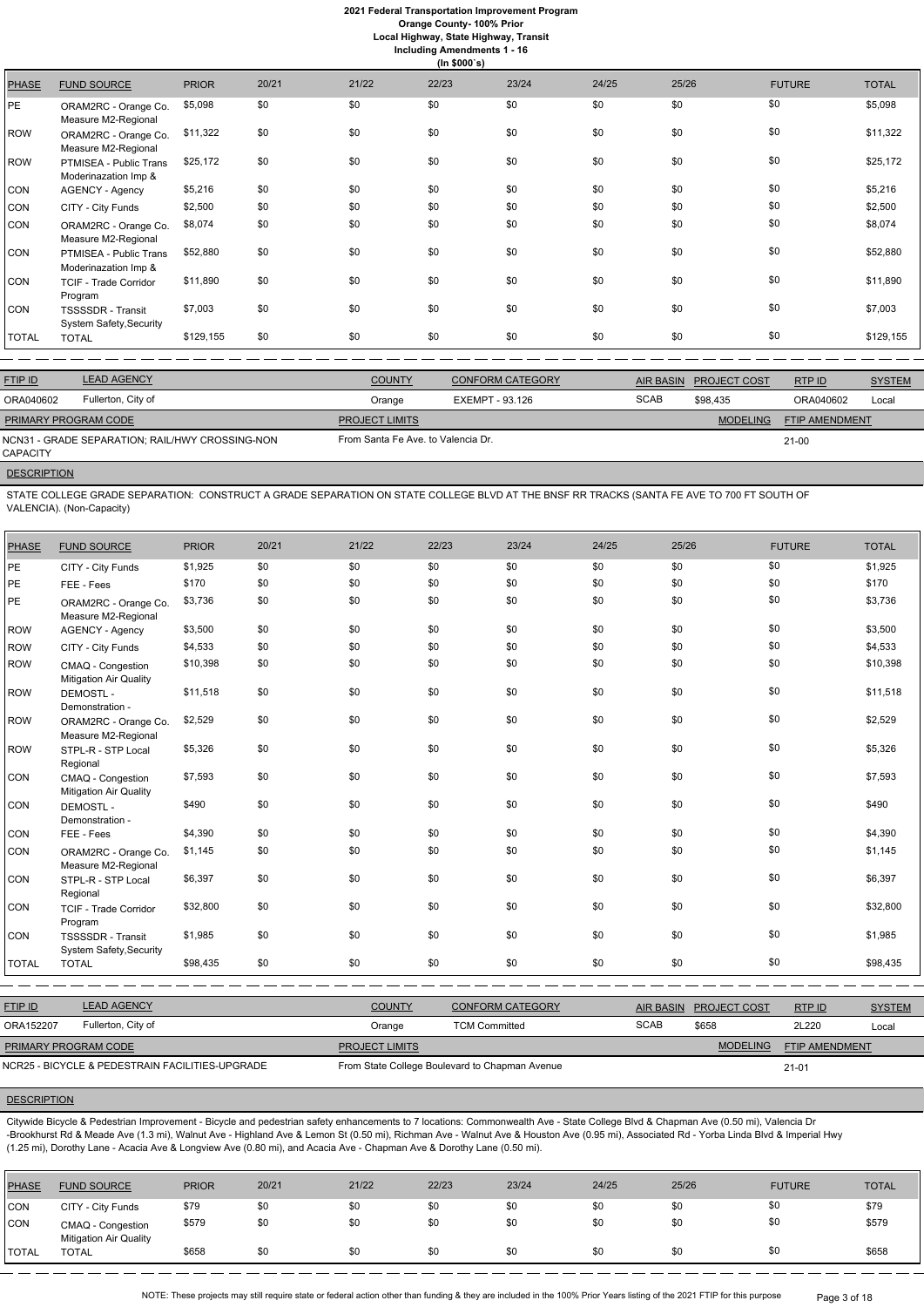**Local Highway, State Highway, Transit Including Amendments 1 - 16**

**(In \$000`s)**

| <b>LEAD AGENCY</b> | <b>COUNTY</b>                                                   | <b>CONFORM CATEGORY</b> |                                    |                 | RTP ID                 | <b>SYSTEM</b> |
|--------------------|-----------------------------------------------------------------|-------------------------|------------------------------------|-----------------|------------------------|---------------|
| Fullerton, City of | Orange                                                          | <b>TCM Committed</b>    | <b>SCAB</b>                        | \$2.523         | 2L220                  | Local         |
|                    | <b>PROJECT LIMITS</b>                                           |                         |                                    | <b>MODELING</b> | FTIP AMENDMENT         |               |
|                    |                                                                 |                         |                                    |                 | $21 - 01$              |               |
|                    | <b>PRIMARY PROGRAM CODE</b><br>NCR26 - BICYCLE FACILITY-UPGRADE |                         | From Woods Avenue to Acacia Avenue |                 | AIR BASIN PROJECT COST |               |

#### **DESCRIPTION**

Wilshire Avenue Bicycle Boulevard - Bikeway enhancements on a 2.3 mile segment of Wilshire Avenue between Woods Avenue and Acacia Avenue near Downtown Fullerton. Improvements includes installation of traffic signal, intersection crossing, sidewalks, new street lights, traffic circles, striping for sharrows, and new signs.

| <b>PHASE</b> | <b>FUND SOURCE</b>                                 | <b>PRIOR</b> | 20/21 | 21/22 | 22/23 | 23/24 | 24/25 | 25/26 | <b>FUTURE</b> | <b>TOTAL</b> |
|--------------|----------------------------------------------------|--------------|-------|-------|-------|-------|-------|-------|---------------|--------------|
| <b>CON</b>   | CITY - City Funds                                  | \$303        | \$0   | \$0   | \$0   | \$0   | \$0   | \$0   | \$0           | \$303        |
| Icon         | CMAQ - Congestion<br><b>Mitigation Air Quality</b> | \$2,220      | \$0   | \$0   | \$0   | \$0   | \$0   | \$0   | \$0           | \$2,220      |
| <b>TOTAL</b> | <b>TOTAL</b>                                       | \$2,523      | \$0   | \$0   | \$0   | \$0   | \$0   | \$0   | \$0           | \$2,523      |
|              |                                                    |              |       |       |       |       |       |       |               |              |

| <b>FTIP ID</b>                                    | <b>LEAD AGENCY</b>        | <b>COUNTY</b>               | <b>CONFORM CATEGORY</b> |             | AIR BASIN PROJECT COST | RTPID                 | <b>SYSTEM</b> |
|---------------------------------------------------|---------------------------|-----------------------------|-------------------------|-------------|------------------------|-----------------------|---------------|
| ORA120522                                         | Huntington Beach, City of | Orange                      | NON-EXEMPT              | <b>SCAB</b> | \$5.451                | ORA120522             | Local         |
| <b>PRIMARY PROGRAM CODE</b>                       |                           | <b>PROJECT LIMITS</b>       |                         |             | <b>MODELING</b>        | <b>FTIP AMENDMENT</b> |               |
| CAR63 - HWY/RD IMP-LANE ADD w/ NO HOV LANE(S):NRS |                           | From Huntington to Delaware |                         |             | <b>YES</b>             | 21-09                 |               |

#### **DESCRIPTION**

The Peters Canyon Off-Street Bikeway will improve a segment of the Bikeway that is 2,150 feet long and is located between the railroad tracks and Walnut Avenue; adjacent to the Harvard Athletic Park. The pole lighting will be installed every 70-75 feet of the bikeway; a total of 35 pole lighting within the project segment.

HUNTINGTON BEACH - ATLANTA AVE WIDENING (FRM HUNTINGTON TO DELEWARE; FRM 2 TO 4 LNS)

| <b>PHASE</b> | <b>FUND SOURCE</b>             | <b>PRIOR</b> | 20/21 | 21/22 | 22/23 | 23/24 | 24/25 | 25/26 | <b>FUTURE</b> | <b>TOTAL</b> |
|--------------|--------------------------------|--------------|-------|-------|-------|-------|-------|-------|---------------|--------------|
| <b>IPE</b>   | CITY - City Funds              | \$49         | \$0   | \$0   | \$0   | \$0   | \$0   | \$0   | \$0           | \$49         |
| <b>PE</b>    | STPL-R - STP Local<br>Regional | \$69         | \$0   | \$0   | \$0   | \$0   | \$0   | \$0   | \$0           | \$69         |
| ROW          | CITY - City Funds              | \$2,010      | \$0   | \$0   | \$0   | \$0   | \$0   | \$0   | \$0           | \$2,010      |
| ROW          | STPL-R - STP Local<br>Regional | \$2,209      | \$0   | \$0   | \$0   | \$0   | \$0   | \$0   | \$0           | \$2,209      |
| <b>CON</b>   | AGENCY - Agency                | \$1,114      | \$0   | \$0   | \$0   | \$0   | \$0   | \$0   | \$0           | \$1,114      |
| <b>TOTAL</b> | <b>TOTAL</b>                   | \$5,451      | \$0   | \$0   | \$0   | \$0   | \$0   | \$0   | \$0           | \$5,451      |

| <b>FTIP ID</b>                                  | <b>LEAD AGENCY</b> | <b>COUNTY</b>                   | <b>CONFORM CATEGORY</b> |             | AIR BASIN PROJECT COST | RTP ID                | <b>SYSTEM</b> |
|-------------------------------------------------|--------------------|---------------------------------|-------------------------|-------------|------------------------|-----------------------|---------------|
| ORA113009                                       | Irvine, City of    | Orange                          | EXEMPT - 93.126         | <b>SCAB</b> | \$872                  | 7020004               | Local         |
| <b>PRIMARY PROGRAM CODE</b>                     |                    | <b>PROJECT LIMITS</b>           |                         |             | <b>MODELING</b>        | <b>FTIP AMENDMENT</b> |               |
| NCR25 - BICYCLE & PEDESTRAIN FACILITIES-UPGRADE |                    | From RR Trails to Walnut Avenue |                         |             |                        | 21-09                 |               |

# **DESCRIPTION**

| <b>PHASE</b> | <b>FUND SOURCE</b>                                 | <b>PRIOR</b> | 20/21 | 21/22 | 22/23 | 23/24 | 24/25 | 25/26 | <b>FUTURE</b> | <b>TOTAL</b> |
|--------------|----------------------------------------------------|--------------|-------|-------|-------|-------|-------|-------|---------------|--------------|
| PE           | CITY - City Funds                                  | \$14         | \$0   | \$0   | \$0   | \$0   | \$0   | \$0   | \$0           | \$14         |
| PE           | CMAQ - Congestion<br><b>Mitigation Air Quality</b> | \$94         | \$0   | \$0   | \$0   | \$0   | \$0   | \$0   | \$0           | \$94         |
| <b>CON</b>   | CITY - City Funds                                  | \$112        | \$0   | \$0   | \$0   | \$0   | \$0   | \$0   | \$0           | \$112        |
| <b>CON</b>   | CMAQ - Congestion<br><b>Mitigation Air Quality</b> | \$586        | \$0   | \$0   | \$0   | \$0   | \$0   | \$0   | \$0           | \$586        |
| <b>TOTAL</b> | <b>TOTAL</b>                                       | \$806        | \$0   | \$0   | \$0   | \$0   | \$0   | \$0   | \$0           | \$806        |

| <b>FTIP ID</b>              | <b>LEAD AGENCY</b>           | <b>COUNTY</b>         | <b>CONFORM CATEGORY</b> | <b>AIR BASIN</b> | <b>PROJECT COST</b> | <b>RTPID</b>          | <b>SYSTEM</b> |
|-----------------------------|------------------------------|-----------------------|-------------------------|------------------|---------------------|-----------------------|---------------|
| ORA113011                   | La Habra, City of            | Orange                | <b>TCM Committed</b>    | <b>SCAB</b>      | \$1,321             | 7020004               | Local         |
| <b>PRIMARY PROGRAM CODE</b> |                              | <b>PROJECT LIMITS</b> |                         |                  | <b>MODELING</b>     | <b>FTIP AMENDMENT</b> |               |
|                             | NCN26 - BICYCLE FACILITY-NEW | From N/A to N/A       |                         |                  |                     | $21 - 00$             |               |

# **DESCRIPTION**

La Habra Union Pacific Railroad Bikeway. ENG for Union Pacific Railroad ROW between La Habra West City Limits and La Habra East City Limits. ROW for La Habra West City Limits to Beach Boulevard. Toll Credit Match for ATP-MPO - Split project with ORA190920 for ROW.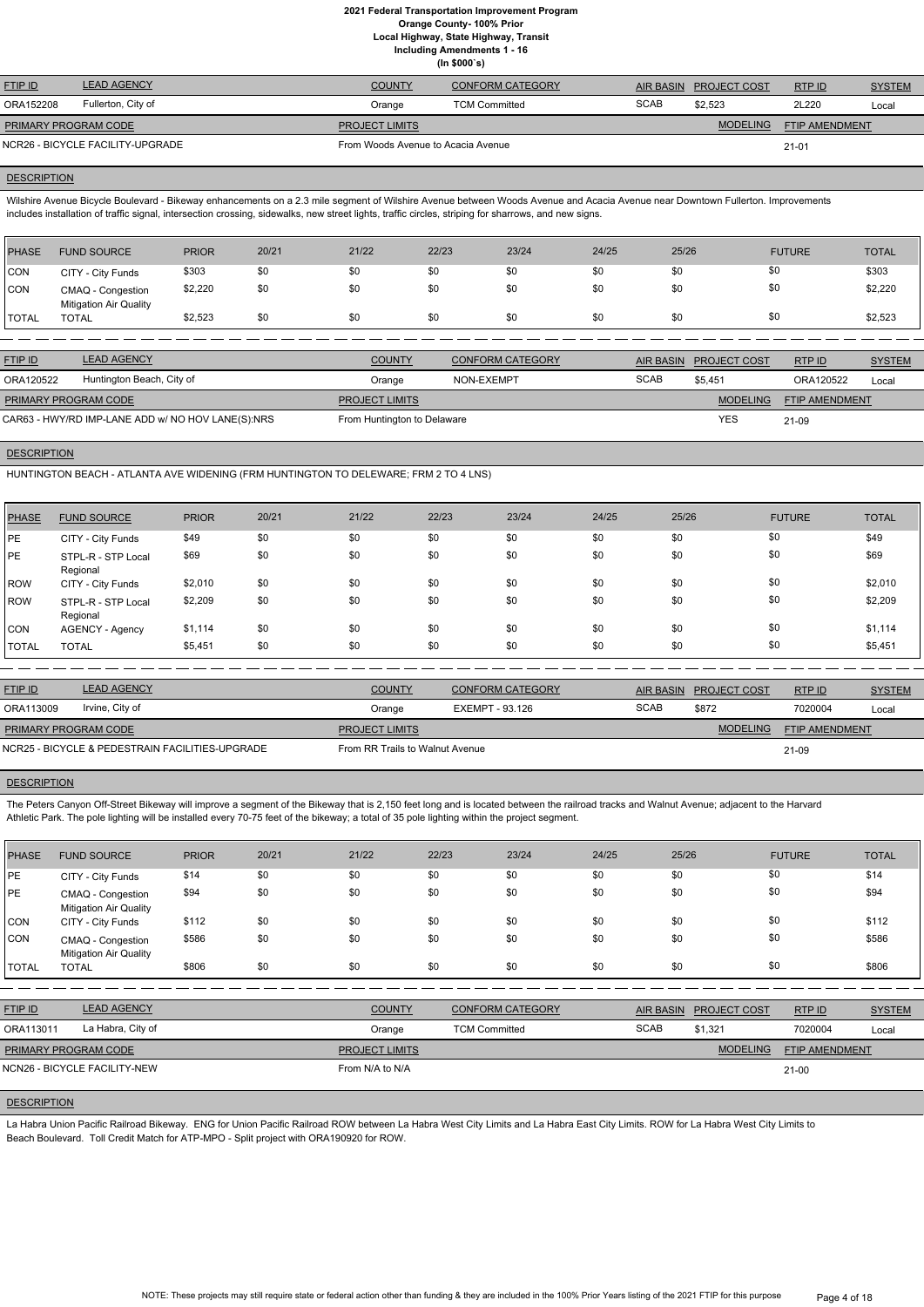**Local Highway, State Highway, Transit**

|              | <b>Including Amendments 1 - 16</b><br>(ln \$000's) |              |       |       |       |       |       |       |               |              |  |  |
|--------------|----------------------------------------------------|--------------|-------|-------|-------|-------|-------|-------|---------------|--------------|--|--|
| <b>PHASE</b> | <b>FUND SOURCE</b>                                 | <b>PRIOR</b> | 20/21 | 21/22 | 22/23 | 23/24 | 24/25 | 25/26 | <b>FUTURE</b> | <b>TOTAL</b> |  |  |
| PE           | CITY - City Funds                                  | \$68         | \$0   | \$0   | \$0   | \$0   | \$0   | \$0   | \$0           | \$68         |  |  |
| PE           | CMAQ - Congestion<br><b>Mitigation Air Quality</b> | \$453        | \$0   | \$0   | \$0   | \$0   | \$0   | \$0   | \$0           | \$453        |  |  |
| <b>ROW</b>   | ATP - Active<br><b>Transportation Program</b>      | \$708        | \$0   | \$0   | \$0   | \$0   | \$0   | \$0   | \$0           | \$708        |  |  |
| <b>ROW</b>   | MSRC - Mobile Source<br>Air Pollution Reduction    | \$92         | \$0   | \$0   | \$0   | \$0   | \$0   | \$0   | \$0           | \$92         |  |  |
| TOTAL        | <b>TOTAL</b>                                       | \$1,321      | \$0   | \$0   | \$0   | \$0   | \$0   | \$0   | \$0           | \$1,321      |  |  |

| <b>FTIP ID</b>       | <b>LEAD AGENCY</b>                    | <b>COUNTY</b>         | <b>CONFORM CATEGORY</b>                         |             | AIR BASIN PROJECT COST | RTP ID                | <b>SYSTEM</b> |
|----------------------|---------------------------------------|-----------------------|-------------------------------------------------|-------------|------------------------|-----------------------|---------------|
| ORA170003            | Orange County                         | Orange                | NON-EXEMPT                                      | <b>SCAB</b> | \$6.500                | 2A0704                | Local         |
| PRIMARY PROGRAM CODE |                                       | <b>PROJECT LIMITS</b> |                                                 |             | MODELING               | <b>FTIP AMENDMENT</b> |               |
|                      | CAY67 - NEW HIGHWAY (NO HOV LANE): GM |                       | From 8,500 ft EAST OF ANTONIO to Ortega Highway |             | <b>YES</b>             | $21 - 00$             |               |

# **DESCRIPTION**

 $PE$ 

ROW

HAZARD AVENUE BIKEWAY PROJECT between Goldenwest Street and Euclid Avenue. Construct approximately 4 miles of a Class IV (paved, on-road protected) Bikeway in the cities of Westminster and Garden Grove.

COW CAMP ROAD SEGMENT 2 ADD (2 to 3) LANES EACH DIRECTION FROM 8,500 ft EAST OF ANTONIO TO ORTEGA HIGHWAY

| <b>PHASE</b> | <b>FUND SOURCE</b>                          | <b>PRIOR</b> | 20/21 | 21/22 | 22/23 | 23/24 | 24/25 | 25/26 | <b>FUTURE</b> | <b>TOTAL</b> |
|--------------|---------------------------------------------|--------------|-------|-------|-------|-------|-------|-------|---------------|--------------|
| <b>IPE</b>   | CO - County                                 | \$3,250      | \$0   | \$0   | \$0   | \$0   | \$0   | \$0   | \$0           | \$3,250      |
| <b>IPE</b>   | ORAM2RC - Orange Co.<br>Measure M2-Regional | \$3,250      | \$0   | \$0   | \$0   | \$0   | \$0   | \$0   | \$0           | \$3,250      |
| <b>TOTAL</b> | <b>TOTAL</b>                                | \$6,500      | \$0   | \$0   | \$0   | \$0   | \$0   | \$0   | \$0           | \$6,500      |

OC Loop El Cajon Bikeway Gap Closure (Segment H) - Install Class II, III & IV bikeway facilities within the City of Yorba Linda, Anaheim & unicorporated Orange County spanning 1.2 miles from Fairlynn Blvd to the terminus of the existing Santa Ana River Regional Riding & Hiking Trail and Bikeway.

| <b>FTIP ID</b>              | <b>LEAD AGENCY</b>                              | <b>COUNTY</b>                           | <b>CONFORM CATEGORY</b> |             | AIR BASIN PROJECT COST | RTP ID                | <b>SYSTEM</b> |
|-----------------------------|-------------------------------------------------|-----------------------------------------|-------------------------|-------------|------------------------|-----------------------|---------------|
| ORA170205                   | Orange County                                   | Orange                                  | <b>TCM Committed</b>    | <b>SCAB</b> | \$3,566                | 2L220                 | Local         |
| <b>PRIMARY PROGRAM CODE</b> |                                                 | <b>PROJECT LIMITS</b>                   |                         |             | <b>MODELING</b>        | <b>FTIP AMENDMENT</b> |               |
|                             | NCR25 - BICYCLE & PEDESTRAIN FACILITIES-UPGRADE | From Goldenwest Street to Euclid Street |                         |             | <b>NC</b>              | $21 - 01$             |               |

#### **DESCRIPTION**

| PHASE          | <b>FUND SOURCE</b>                            | <b>PRIOR</b> | 20/21 | 21/22 | 22/23 | 23/24 | 24/25 | 25/26 | <b>FUTURE</b> | <b>TOTAL</b> |
|----------------|-----------------------------------------------|--------------|-------|-------|-------|-------|-------|-------|---------------|--------------|
| <b>CON</b>     | ATP - Active<br><b>Transportation Program</b> | \$3,566      | \$0   | \$0   | \$0   | \$0   | \$0   | \$0   |               | \$3,566      |
| <b>I</b> TOTAL | TOTAL                                         | \$3,566      | \$0   | \$0   | \$0   | \$0   | \$0   | \$0   |               | \$3,566      |

| <b>FTIP ID</b>              | <b>LEAD AGENCY</b>           | <b>COUNTY</b>         | <b>CONFORM CATEGORY</b>                                                  |             | AIR BASIN PROJECT COST | RTP ID                | <b>SYSTEM</b> |
|-----------------------------|------------------------------|-----------------------|--------------------------------------------------------------------------|-------------|------------------------|-----------------------|---------------|
| ORA172202                   | Orange County                | Orange                | <b>TCM Committed</b>                                                     | <b>SCAB</b> | \$2,395                | 2L220                 | Local         |
| <b>PRIMARY PROGRAM CODE</b> |                              | <b>PROJECT LIMITS</b> |                                                                          |             | <b>MODELING</b>        | <b>FTIP AMENDMENT</b> |               |
|                             | NCN26 - BICYCLE FACILITY-NEW | Bikeway               | From Fairlynn Blvd to Santa Ana River Regional Riding & Hiking Trail and |             |                        | 21-03                 |               |
|                             |                              |                       |                                                                          |             |                        |                       |               |

# **DESCRIPTION**

| <b>PHASE</b> | <b>FUND SOURCE</b>                                 | <b>PRIOR</b> | 20/21 | 21/22 | 22/23 | 23/24 | 24/25 | 25/26 | <b>FUTURE</b> | <b>TOTAL</b> |
|--------------|----------------------------------------------------|--------------|-------|-------|-------|-------|-------|-------|---------------|--------------|
| <b>IPE</b>   | CMAQ - Congestion<br><b>Mitigation Air Quality</b> | \$371        | \$0   | \$0   | \$0   | \$0   | \$0   | \$0   | \$0           | \$371        |
| <b>IPE</b>   | CO - County                                        | \$51         | \$0   | \$0   | \$0   | \$0   | \$0   | \$0   | \$0           | \$51         |
| <b>CON</b>   | CMAQ - Congestion<br><b>Mitigation Air Quality</b> | \$1,736      | \$0   | \$0   | \$0   | \$0   | \$0   | \$0   | \$0           | \$1,736      |
| CON          | CO - County                                        | \$237        | \$0   | \$0   | \$0   | \$0   | \$0   | \$0   | \$0           | \$237        |
| TOTAL        | <b>TOTAL</b>                                       | \$2,395      | \$0   | \$0   | \$0   | \$0   | \$0   | \$0   | \$0           | \$2,395      |

| <b>FTIP ID</b>              | <b>LEAD AGENCY</b>                              | <b>COUNTY</b>         | <b>CONFORM CATEGORY</b> | <b>AIR BASIN</b> | <b>PROJECT COST</b> | RTPID                 | <b>SYSTEM</b> |
|-----------------------------|-------------------------------------------------|-----------------------|-------------------------|------------------|---------------------|-----------------------|---------------|
| ORA020824                   | Orange County Transportation Authority (OCTA)   | Orange                | EXEMPT - 93.126         | <b>SCAB</b>      | \$105.869           | ORA120534             | Local         |
| <b>PRIMARY PROGRAM CODE</b> |                                                 | <b>PROJECT LIMITS</b> |                         |                  | <b>MODELING</b>     | <b>FTIP AMENDMENT</b> |               |
| <b>CAPACITY</b>             | NCN31 - GRADE SEPARATION; RAIL/HWY CROSSING-NON | From NA to NA         |                         |                  |                     | $21 - 00$             |               |

# **DESCRIPTION**

ORANGETHORPE AVE GRADE SEPARATION: CONSTRUCT A GRADE SEPARATION ON ORANGETHORPE AVE AT THE BNSF RR TRACKS. ORANGE COUNTY GATEWAY PROJECT. (Non-Capacity)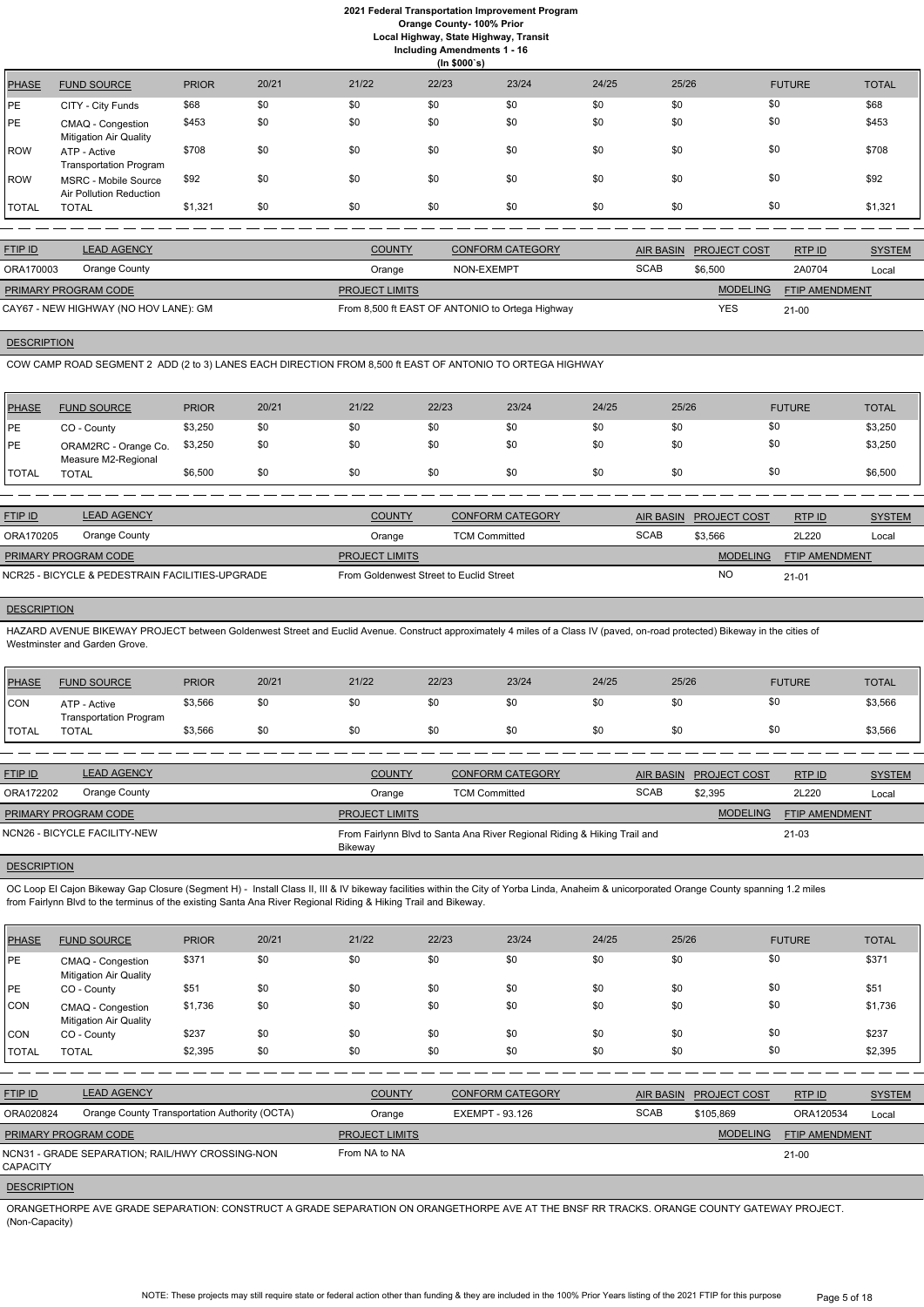**Orange County- 100% Prior**

**Local Highway, State Highway, Transit Including Amendments 1 - 16**

|              | (ln \$000's)                                       |              |       |       |       |       |       |       |               |              |  |  |
|--------------|----------------------------------------------------|--------------|-------|-------|-------|-------|-------|-------|---------------|--------------|--|--|
| <b>PHASE</b> | <b>FUND SOURCE</b>                                 | <b>PRIOR</b> | 20/21 | 21/22 | 22/23 | 23/24 | 24/25 | 25/26 | <b>FUTURE</b> | <b>TOTAL</b> |  |  |
| РE.          | ORAM2RC - Orange Co.<br>Measure M2-Regional        | \$5,618      | \$0   | \$0   | \$0   | \$0   | \$0   | \$0   | \$0           | \$5,618      |  |  |
| РE.          | STPL-R - STP Local<br>Regional                     | \$631        | \$0   | \$0   | \$0   | \$0   | \$0   | \$0   | \$0           | \$631        |  |  |
| <b>ROW</b>   | <b>AGENCY - Agency</b>                             | \$1,346      | \$0   | \$0   | \$0   | \$0   | \$0   | \$0   | \$0           | \$1,346      |  |  |
| <b>ROW</b>   | CMAQ - Congestion<br><b>Mitigation Air Quality</b> | \$27,504     | \$0   | \$0   | \$0   | \$0   | \$0   | \$0   | \$0           | \$27,504     |  |  |
| ROW          | ORAM2RC - Orange Co.<br>Measure M2-Regional        | \$1,813      | \$0   | \$0   | \$0   | \$0   | \$0   | \$0   | \$0           | \$1,813      |  |  |
| CON          | <b>DEMOSTL-</b><br>Demonstration -                 | \$18,600     | \$0   | \$0   | \$0   | \$0   | \$0   | \$0   | \$0           | \$18,600     |  |  |
| CON          | FEE - Fees                                         | \$1,351      | \$0   | \$0   | \$0   | \$0   | \$0   | \$0   | \$0           | \$1,351      |  |  |
| CON          | STPL-R - STP Local<br>Regional                     | \$7,374      | \$0   | \$0   | \$0   | \$0   | \$0   | \$0   | \$0           | \$7,374      |  |  |
| CON          | <b>TCIF - Trade Corridor</b><br>Program            | \$41,632     | \$0   | \$0   | \$0   | \$0   | \$0   | \$0   | \$0           | \$41,632     |  |  |
| TOTAL        | <b>TOTAL</b>                                       | \$105,869    | \$0   | \$0   | \$0   | \$0   | \$0   | \$0   | \$0           | \$105,869    |  |  |
|              |                                                    |              |       |       |       |       |       |       |               |              |  |  |

| <b>FTIP ID</b>       | <b>LEAD AGENCY</b>                              | <b>COUNTY</b>           | <b>CONFORM CATEGORY</b> | <b>AIR BASIN</b> | <b>PROJECT COST</b> | RTP ID                | <b>SYSTEM</b> |
|----------------------|-------------------------------------------------|-------------------------|-------------------------|------------------|---------------------|-----------------------|---------------|
| ORA020825            | Orange County Transportation Authority (OCTA)   | Orange                  | EXEMPT - 93.126         | <b>SCAB</b>      | \$107.402           | ORA120534             | Local         |
| PRIMARY PROGRAM CODE |                                                 | <b>PROJECT LIMITS</b>   |                         |                  | <b>MODELING</b>     | <b>FTIP AMENDMENT</b> |               |
| CAPACITY             | NCN31 - GRADE SEPARATION: RAIL/HWY CROSSING-NON | From BNSF RR to BNSF RR |                         |                  |                     | 21-00                 |               |

#### **DESCRIPTION**

LAKEVIEW AVE GRADE SEPARATION: CONSTRUCT A GRADE SEPARATION ON LAKEVIEW AVE AT THE BNSF RR TRACKS. ORANGE COUNTY GATEWAY PROJECT. (Non-Capacity)

South County Multi-Modal Study - Identify potential future transportation needs and challenges including arterial congestion, transit connectivity, local streets and roads, and active transportation needs (Toll Credit for STBG)

| <b>PHASE</b> | <b>FUND SOURCE</b>                          | <b>PRIOR</b> | 20/21 | 21/22 | 22/23 | 23/24 | 24/25 | 25/26 | <b>FUTURE</b> | <b>TOTAL</b> |
|--------------|---------------------------------------------|--------------|-------|-------|-------|-------|-------|-------|---------------|--------------|
| PE           | ORAM2RC - Orange Co.<br>Measure M2-Regional | \$6,482      | \$0   | \$0   | \$0   | \$0   | \$0   | \$0   | \$0           | \$6,482      |
| PE           | STPL-R - STP Local<br>Regional              | \$631        | \$0   | \$0   | \$0   | \$0   | \$0   | \$0   | \$0           | \$631        |
| <b>ROW</b>   | <b>AGENCY - Agency</b>                      | \$7,031      | \$0   | \$0   | \$0   | \$0   | \$0   | \$0   | \$0           | \$7,031      |
| ROW          | CMAQ - Congestion<br>Mitigation Air Quality | \$7,865      | \$0   | \$0   | \$0   | \$0   | \$0   | \$0   | \$0           | \$7,865      |
| <b>ROW</b>   | FEE - Fees                                  | \$1,619      | \$0   | \$0   | \$0   | \$0   | \$0   | \$0   | \$0           | \$1,619      |
| ROW          | ORAM2RC - Orange Co.<br>Measure M2-Regional | \$12,570     | \$0   | \$0   | \$0   | \$0   | \$0   | \$0   | \$0           | \$12,570     |
| <b>ROW</b>   | STPL-R - STP Local<br>Regional              | \$19,506     | \$0   | \$0   | \$0   | \$0   | \$0   | \$0   | \$0           | \$19,506     |
| CON          | <b>AGENCY - Agency</b>                      | \$9,334      | \$0   | \$0   | \$0   | \$0   | \$0   | \$0   | \$0           | \$9,334      |
| CON          | <b>DEMOSTL-</b><br>Demonstration -          | \$9,709      | \$0   | \$0   | \$0   | \$0   | \$0   | \$0   | \$0           | \$9,709      |
| <b>CON</b>   | ORAM2RC - Orange Co.<br>Measure M2-Regional | \$5,026      | \$0   | \$0   | \$0   | \$0   | \$0   | \$0   | \$0           | \$5,026      |
| CON          | <b>TCIF - Trade Corridor</b><br>Program     | \$27,629     | \$0   | \$0   | \$0   | \$0   | \$0   | \$0   | \$0           | \$27,629     |
| <b>TOTAL</b> | <b>TOTAL</b>                                | \$107,402    | \$0   | \$0   | \$0   | \$0   | \$0   | \$0   | \$0           | \$107,402    |
|              |                                             |              |       |       |       |       |       |       |               |              |

| <b>FTIP ID</b>       | <b>LEAD AGENCY</b>                            | <b>COUNTY</b>                     | CONFORM CATEGORY |             | AIR BASIN PROJECT COST | RTPID                 | <b>SYSTEM</b> |
|----------------------|-----------------------------------------------|-----------------------------------|------------------|-------------|------------------------|-----------------------|---------------|
| ORA131306            | Orange County Transportation Authority (OCTA) | Orange                            | EXEMPT - 93.126  | <b>SCAB</b> | \$3,500                | 2160001               | Local         |
| PRIMARY PROGRAM CODE |                                               | <b>PROJECT LIMITS</b>             |                  |             | <b>MODELING</b>        | <b>FTIP AMENDMENT</b> |               |
| PLN40 - PLANNING     |                                               | From Grand Ave to Santiago Street |                  |             |                        | $21 - 00$             |               |

| <b>PHASE</b> | <b>FUND SOURCE</b>                          | <b>PRIOR</b> | 20/21 | 21/22 | 22/23 | 23/24 | 24/25 | 25/26 | <b>FUTURE</b> | <b>TOTAL</b> |
|--------------|---------------------------------------------|--------------|-------|-------|-------|-------|-------|-------|---------------|--------------|
| <b>IPE</b>   | <b>AGENCY - Agency</b>                      | \$50         | \$0   | \$0   | \$0   | \$0   | \$0   | \$0   | \$0           | \$50         |
| <b>IPE</b>   | ORAM2RC - Orange Co.<br>Measure M2-Regional | \$3,450      | \$0   | \$0   | \$0   | \$0   | \$0   | \$0   | \$0           | \$3,450      |
| 'TOTAL       | <b>TOTAL</b>                                | \$3,500      | \$0   | \$0   | \$0   | \$0   | \$0   | \$0   | \$0           | \$3,500      |

| <b>FTIP ID</b>              | <b>LEAD AGENCY</b>                            | <b>COUNTY</b>         | <b>CONFORM CATEGORY</b> |             | AIR BASIN PROJECT COST | RTPID                 | <b>SYSTEM</b> |
|-----------------------------|-----------------------------------------------|-----------------------|-------------------------|-------------|------------------------|-----------------------|---------------|
| ORA190304                   | Orange County Transportation Authority (OCTA) | Orange                | EXEMPT - 93.126         | <b>SCAB</b> | \$750                  | 2TR0704               | Local         |
| <b>PRIMARY PROGRAM CODE</b> |                                               | <b>PROJECT LIMITS</b> |                         |             | <b>MODELING</b>        | <b>FTIP AMENDMENT</b> |               |
| STUDY - PROJECT STUDY       |                                               | From TBD to TBD       |                         |             |                        | 21-02                 |               |

# **DESCRIPTION**

NOTE: These projects may still require state or federal action other than funding & they are included in the 100% Prior Years listing of the 2021 FTIP for this purpose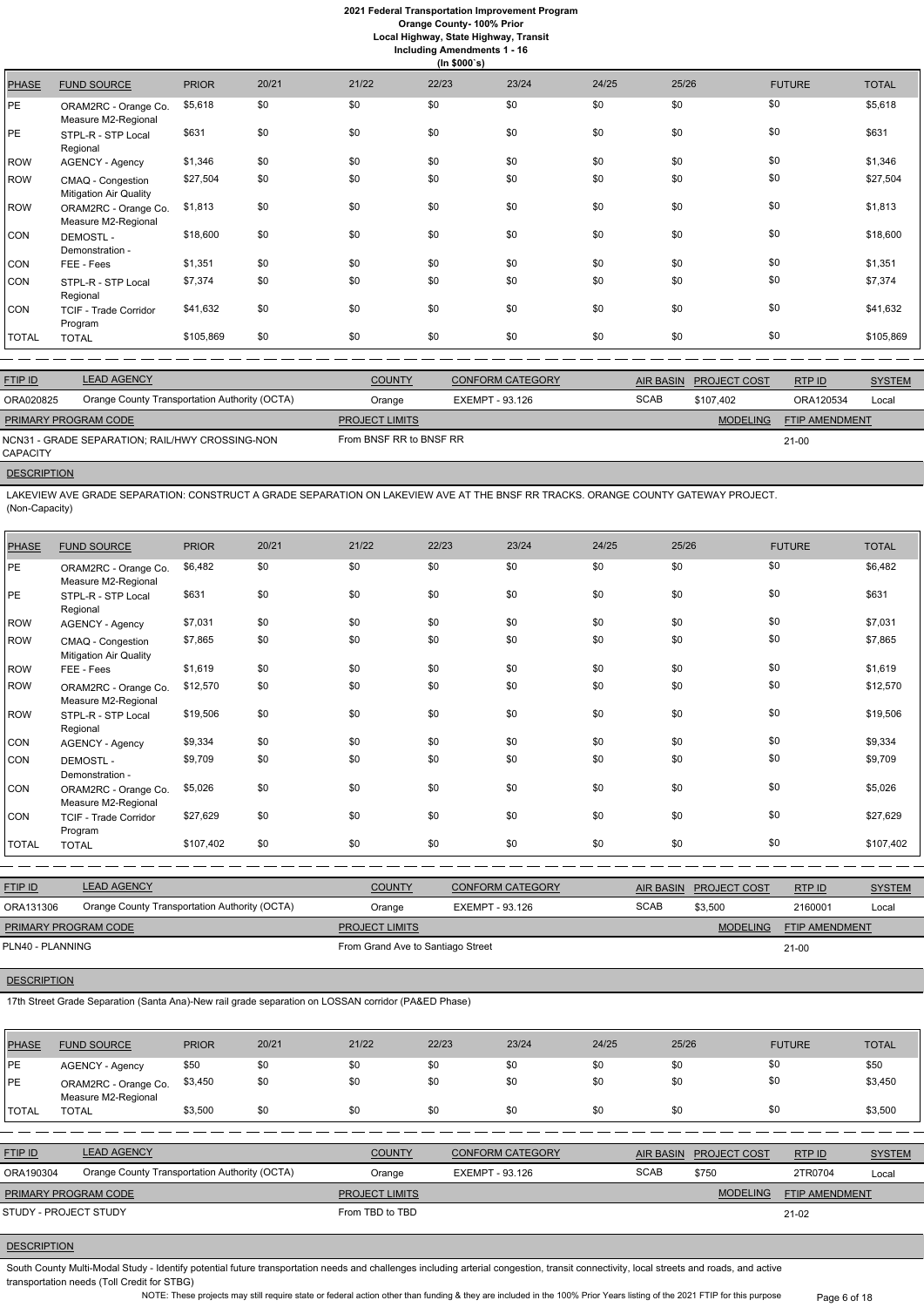| <b>PHASE</b> | <b>FUND SOURCE</b>                                    | <b>PRIOR</b> | 20/21 | 21/22                   | 22/23      | 23/24                   | 24/25       | 25/26 |                        | <b>FUTURE</b>         | <b>TOTAL</b>  |
|--------------|-------------------------------------------------------|--------------|-------|-------------------------|------------|-------------------------|-------------|-------|------------------------|-----------------------|---------------|
| <b>PE</b>    | 5307 - (FHWA Transfer<br>Funds)                       | \$750        | \$0   | \$0                     | \$0        | \$0                     | \$0         | \$0   | \$0                    |                       | \$750         |
| <b>TOTAL</b> | <b>TOTAL</b>                                          | \$750        | \$0   | \$0                     | \$0        | \$0                     | \$0         | \$0   | \$0                    |                       | \$750         |
|              |                                                       |              |       |                         |            |                         |             |       |                        |                       |               |
| FTIP ID      | <b>LEAD AGENCY</b>                                    |              |       | <b>COUNTY</b>           |            | <b>CONFORM CATEGORY</b> |             |       | AIR BASIN PROJECT COST | RTP ID                | <b>SYSTEM</b> |
| ORA150005    | Santa Ana, City of                                    |              |       | Orange                  | NON-EXEMPT |                         | <b>SCAB</b> |       | \$18,402               | <b>ORA125</b>         | Local         |
|              | PRIMARY PROGRAM CODE                                  |              |       | <b>PROJECT LIMITS</b>   |            |                         |             |       | <b>MODELING</b>        | <b>FTIP AMENDMENT</b> |               |
|              | CAX63 - HIGHWAY/ROAD IMP - LANE ADD'S (NO HOV LANES): |              |       | From Washington to 17th |            |                         |             |       | <b>YES</b>             | $21 - 00$             |               |

# **DESCRIPTION**

RS

Bristol Street Widening from Washington Avenue to 17th Street. Widen from 4 to 6 lanes. Phase IIIB. Split from ORA125

Santa Ana and Fifth Protected Bike Lane - Install median protected bike lanes on Santiago, Sixth, Brown, Garfield, French, Fifth and Santa Ana with all applicable signage, striping, and signal improvements. ATP State only funding.

| <b>PHASE</b> | <b>FUND SOURCE</b>                          | <b>PRIOR</b> | 20/21 | 21/22 | 22/23 | 23/24 | 24/25 | 25/26 | <b>FUTURE</b> | <b>TOTAL</b> |
|--------------|---------------------------------------------|--------------|-------|-------|-------|-------|-------|-------|---------------|--------------|
| <b>IPE</b>   | GEN - General Funds -<br>Locally Generated  | \$40         | \$0   | \$0   | \$0   | \$0   | \$0   | \$0   | \$0           | \$40         |
| <b>PE</b>    | ORAM2RC - Orange Co.<br>Measure M2-Regional | \$120        | \$0   | \$0   | \$0   | \$0   | \$0   | \$0   | \$0           | \$120        |
| ROW          | GEN - General Funds -<br>Locally Generated  | \$3,638      | \$0   | \$0   | \$0   | \$0   | \$0   | \$0   | \$0           | \$3,638      |
| ROW          | ORAM2RC - Orange Co.<br>Measure M2-Regional | \$11,153     | \$0   | \$0   | \$0   | \$0   | \$0   | \$0   | \$0           | \$11,153     |
| CON          | GEN - General Funds -<br>Locally Generated  | \$835        | \$0   | \$0   | \$0   | \$0   | \$0   | \$0   | \$0           | \$835        |
| CON          | ORAM2RC - Orange Co.<br>Measure M2-Regional | \$2,616      | \$0   | \$0   | \$0   | \$0   | \$0   | \$0   | \$0           | \$2,616      |
| <b>TOTAL</b> | <b>TOTAL</b>                                | \$18,402     | \$0   | \$0   | \$0   | \$0   | \$0   | \$0   | \$0           | \$18,402     |

| <b>FTIP ID</b>              | <b>LEAD AGENCY</b>           | <b>COUNTY</b>           | <b>CONFORM CATEGORY</b> |             | AIR BASIN PROJECT COST | RTPID                 | <b>SYSTEM</b> |
|-----------------------------|------------------------------|-------------------------|-------------------------|-------------|------------------------|-----------------------|---------------|
| ORA151502                   | Santa Ana, City of           | Orange                  | <b>TCM Committed</b>    | <b>SCAB</b> | \$5.424                | 2L220                 | Local         |
| <b>PRIMARY PROGRAM CODE</b> |                              | <b>PROJECT LIMITS</b>   |                         |             | <b>MODELING</b>        | <b>FTIP AMENDMENT</b> |               |
|                             | NCN26 - BICYCLE FACILITY-NEW | From Various to Various |                         |             |                        | $21 - 00$             |               |

# **DESCRIPTION**

| PHASE        | <b>FUND SOURCE</b>                            | <b>PRIOR</b> | 20/21 | 21/22 | 22/23 | 23/24 | 24/25 | 25/26 | <b>FUTURE</b> | <b>TOTAL</b> |
|--------------|-----------------------------------------------|--------------|-------|-------|-------|-------|-------|-------|---------------|--------------|
| PE           | ATP - Active<br><b>Transportation Program</b> | \$940        | \$0   | \$0   | \$0   | \$0   | \$0   | \$0   | \$0           | \$940        |
| <b>CON</b>   | ATP - Active<br><b>Transportation Program</b> | \$4,484      | \$0   | \$0   | \$0   | \$0   | \$0   | \$0   | \$0           | \$4,484      |
| <b>TOTAL</b> | <b>TOTAL</b>                                  | \$5,424      | \$0   | \$0   | \$0   | \$0   | \$0   | \$0   | \$0           | \$5,424      |

| <b>FTIP ID</b>               | <b>LEAD AGENCY</b> | <b>COUNTY</b>                                | <b>CONFORM CATEGORY</b> |             | AIR BASIN PROJECT COST | RTPID                 | <b>SYSTEM</b> |
|------------------------------|--------------------|----------------------------------------------|-------------------------|-------------|------------------------|-----------------------|---------------|
| ORA151503                    | Santa Ana, City of | Orange                                       | <b>TCM Committed</b>    | <b>SCAB</b> | \$2,366                | 2L220                 | Local         |
| <b>PRIMARY PROGRAM CODE</b>  |                    | <b>PROJECT LIMITS</b>                        |                         |             | <b>MODELING</b>        | <b>FTIP AMENDMENT</b> |               |
| NCN26 - BICYCLE FACILITY-NEW |                    | From Santa Ana River Trail to Bristol Street |                         |             |                        | $21 - 00$             |               |

# **DESCRIPTION**

The Edinger Ave Protected Bike Lanes Project - Install bike lanes down the 1.7 mile corridor passing through residential homes, schools, parks, and small business shopping centers. The

Project includes a Safe Routes to School program at 3 schools. ATP State-Only funded.

| <b>PHASE</b> | <b>FUND SOURCE</b>                            | <b>PRIOR</b> | 20/21 | 21/22 | 22/23 | 23/24 | 24/25 | 25/26 | <b>FUTURE</b> | <b>TOTAL</b> |
|--------------|-----------------------------------------------|--------------|-------|-------|-------|-------|-------|-------|---------------|--------------|
| <b>IPE</b>   | ATP - Active<br><b>Transportation Program</b> | \$418        | \$0   | \$0   | \$0   | \$0   | \$0   | \$0   | \$0           | \$418        |
| <b>CON</b>   | ATP - Active<br><b>Transportation Program</b> | \$1,948      | \$0   | \$0   | \$0   | \$0   | \$0   | \$0   | \$0           | \$1,948      |
| TOTAL        | <b>TOTAL</b>                                  | \$2,366      | \$0   | \$0   | \$0   | \$0   | \$0   | \$0   | \$0           | \$2,366      |

| <b>FTIP ID</b>               | <b>LEAD AGENCY</b> | <b>COUNTY</b>                     | <b>CONFORM CATEGORY</b> |             | AIR BASIN PROJECT COST | RTP ID                | <b>SYSTEM</b> |
|------------------------------|--------------------|-----------------------------------|-------------------------|-------------|------------------------|-----------------------|---------------|
| ORA152212                    | Santa Ana, City of | Orange                            | <b>TCM Committed</b>    | <b>SCAB</b> | \$2,581                | 2L220                 | Local         |
| <b>PRIMARY PROGRAM CODE</b>  |                    | <b>PROJECT LIMITS</b>             |                         |             | <b>MODELING</b>        | <b>FTIP AMENDMENT</b> |               |
| NCN26 - BICYCLE FACILITY-NEW |                    | From Edinger Avenue to 1st Street |                         |             |                        | $21 - 03$             |               |

# **DESCRIPTION**

Bristol Street Protected Bicycle Lanes - Install 1.25 mile protected bike lane on Bristol Street from Edinger Avenue to 1st Street.

NOTE: These projects may still require state or federal action other than funding & they are included in the 100% Prior Years listing of the 2021 FTIP for this purpose Page 7 of 18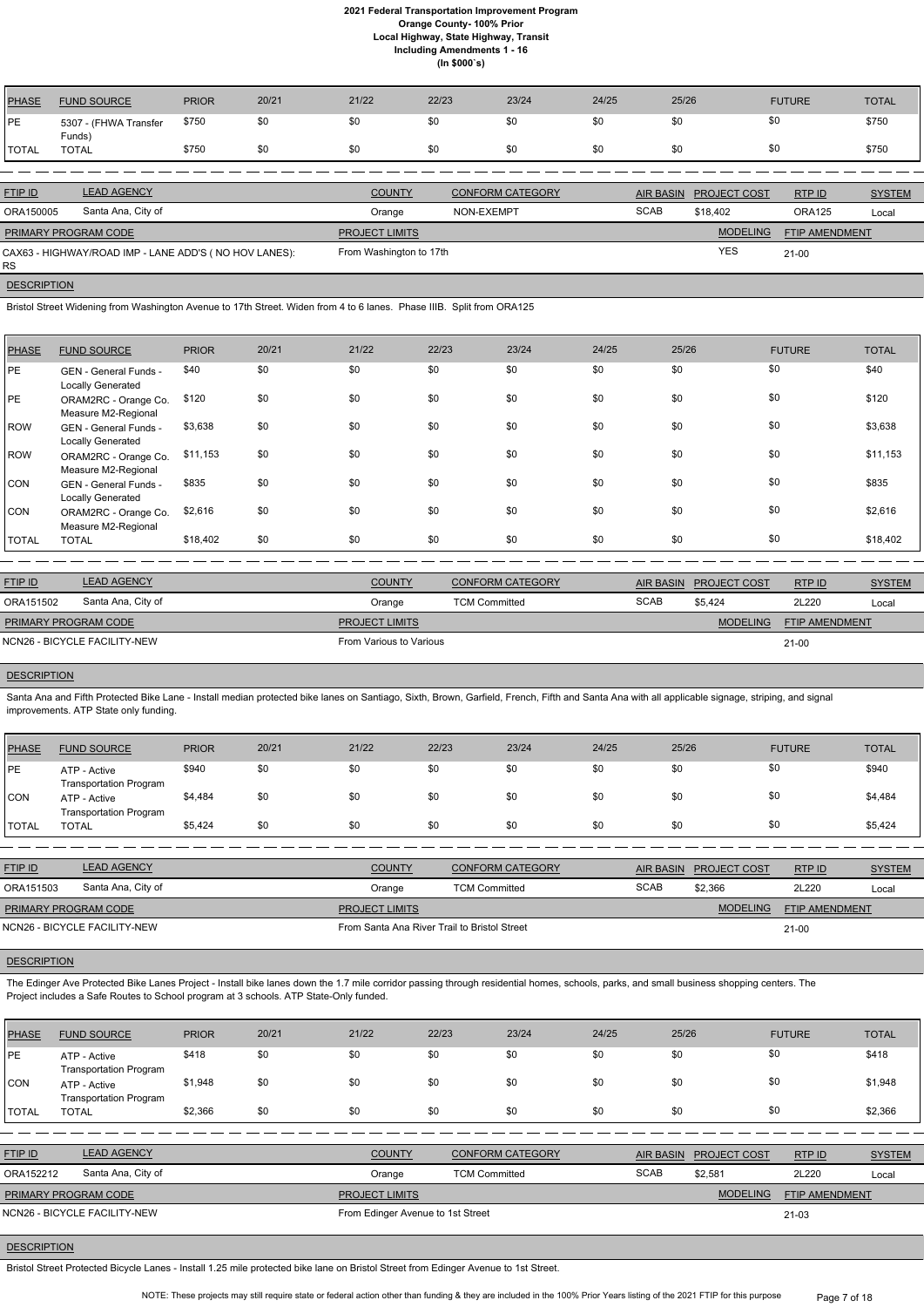| <b>PHASE</b> | <b>FUND SOURCE</b>                                 | <b>PRIOR</b> | 20/21 | 21/22 | 22/23 | 23/24 | 24/25 | 25/26 | <b>FUTURE</b> | <b>TOTAL</b> |
|--------------|----------------------------------------------------|--------------|-------|-------|-------|-------|-------|-------|---------------|--------------|
| <b>PE</b>    | CITY - City Funds                                  | \$23         | \$0   | \$0   | \$0   | \$0   | \$0   | \$0   | \$0           | \$23         |
| PE           | CMAQ - Congestion<br><b>Mitigation Air Quality</b> | \$169        | \$0   | \$0   | \$0   | \$0   | \$0   | \$0   | \$0           | \$169        |
| <b>CON</b>   | CITY - City Funds                                  | \$286        | \$0   | \$0   | \$0   | \$0   | \$0   | \$0   | \$0           | \$286        |
| <b>CON</b>   | CMAQ - Congestion<br><b>Mitigation Air Quality</b> | \$2,103      | \$0   | \$0   | \$0   | \$0   | \$0   | \$0   | \$0           | \$2,103      |
| <b>TOTAL</b> | <b>TOTAL</b>                                       | \$2,581      | \$0   | \$0   | \$0   | \$0   | \$0   | \$0   | \$0           | \$2,581      |

Hazard Avenue Protected Bike Lanes - First segment will install a .65 mile protected bike lane and Class III Bike Route on Hazard Avenue from Euclid Street to Gates Street. The segment will install a .45 mile Class III Bike Route on Hazard Avenue from Gates Street to Harbor Boulevard.

| <b>FTIP ID</b>              | <b>LEAD AGENCY</b>               | <b>COUNTY</b>                      | <b>CONFORM CATEGORY</b>           | AIR BASIN PROJECT COST | RTPID                 | <b>SYSTEM</b> |
|-----------------------------|----------------------------------|------------------------------------|-----------------------------------|------------------------|-----------------------|---------------|
| ORA152214                   | Santa Ana, City of               | Orange                             | NON-REPORTABLE TCM COMMITTED SCAB | \$1.177                | 2L220                 | Local         |
| <b>PRIMARY PROGRAM CODE</b> |                                  | <b>PROJECT LIMITS</b>              |                                   | <b>MODELING</b>        | <b>FTIP AMENDMENT</b> |               |
|                             | NCR26 - BICYCLE FACILITY-UPGRADE | From Euclid Street to Gates Street |                                   |                        | $21 - 01$             |               |

#### **DESCRIPTION**

| <b>PHASE</b> | <b>FUND SOURCE</b>                                 | <b>PRIOR</b> | 20/21 | 21/22 | 22/23 | 23/24 | 24/25 | 25/26 | <b>FUTURE</b> | <b>TOTAL</b> |
|--------------|----------------------------------------------------|--------------|-------|-------|-------|-------|-------|-------|---------------|--------------|
| <b>IPE</b>   | CITY - City Funds                                  | \$14         | \$0   | \$0   | \$0   | \$0   | \$0   | \$0   | \$0           | \$14         |
| <b>PE</b>    | CMAQ - Congestion<br><b>Mitigation Air Quality</b> | \$100        | \$0   | \$0   | \$0   | \$0   | \$0   | \$0   | \$0           | \$100        |
| <b>CON</b>   | CITY - City Funds                                  | \$128        | \$0   | \$0   | \$0   | \$0   | \$0   | \$0   | \$0           | \$128        |
| <b>CON</b>   | CMAQ - Congestion<br><b>Mitigation Air Quality</b> | \$935        | \$0   | \$0   | \$0   | \$0   | \$0   | \$0   | \$0           | \$935        |
| <b>TOTAL</b> | <b>TOTAL</b>                                       | \$1,177      | \$0   | \$0   | \$0   | \$0   | \$0   | \$0   | \$0           | \$1,177      |

| <b>FTIP ID</b>                             | <b>LEAD AGENCY</b> | <b>COUNTY</b>           | <b>CONFORM CATEGORY</b> |             | AIR BASIN PROJECT COST | RTP ID                | <b>SYSTEM</b> |
|--------------------------------------------|--------------------|-------------------------|-------------------------|-------------|------------------------|-----------------------|---------------|
| ORA150102                                  | Various Agencies   | Orange                  | EXEMPT - 93.126         | <b>SCAB</b> | \$50.951               | 20M0701               | Local         |
| <b>PRIMARY PROGRAM CODE</b>                |                    | <b>PROJECT LIMITS</b>   |                         |             | <b>MODELING</b>        | <b>FTIP AMENDMENT</b> |               |
| LUM02 - REHABILITATION AND RECONSTRUCTION_ |                    | From Various to Various |                         |             |                        | $21 - 00$             |               |

# **DESCRIPTION**

Grouped Projects for Pavement Resurfacing and/or rehabilitation. Projects are consistent with 40 CFR Part 93.126 Exempt Tables 2 and Tables 3 categories - Pavement resurfacing and/or rehabilitation.

| PHASE        | <b>FUND SOURCE</b>             | <b>PRIOR</b> | 20/21 | 21/22 | 22/23 | 23/24 | 24/25 | 25/26 | <b>FUTURE</b> | <b>TOTAL</b> |
|--------------|--------------------------------|--------------|-------|-------|-------|-------|-------|-------|---------------|--------------|
| CON          | 2016 Earmark<br>Repurposing    | \$604        | \$0   | \$0   | \$0   | \$0   | \$0   | \$0   | \$0           | \$604        |
| CON          | <b>AGENCY - Agency</b>         | \$30,692     | \$0   | \$0   | \$0   | \$0   | \$0   | \$0   | \$0           | \$30,692     |
| <b>CON</b>   | STPL-R - STP Local<br>Regional | \$19,655     | \$0   | \$0   | \$0   | \$0   | \$0   | \$0   | \$0           | \$19,655     |
| <b>TOTAL</b> | <b>TOTAL</b>                   | \$50,951     | \$0   | \$0   | \$0   | \$0   | \$0   | \$0   | \$0           | \$50,951     |

| <b>FTIP ID</b>                                       | <b>LEAD AGENCY</b> | <b>COUNTY</b>         | <b>CONFORM CATEGORY</b>                                        | AIR BASIN   | <b>PROJECT COST</b> | RTP ID                | <b>SYSTEM</b> |
|------------------------------------------------------|--------------------|-----------------------|----------------------------------------------------------------|-------------|---------------------|-----------------------|---------------|
| ORA130064                                            | Caltrans           | Orange                | EXEMPT - 93.126                                                | <b>SCAB</b> | \$10.528            | 2M0728                | State         |
| <b>PRIMARY PROGRAM CODE</b>                          |                    | <b>PROJECT LIMITS</b> |                                                                |             | <b>MODELING</b>     | <b>FTIP AMENDMENT</b> |               |
| NCN21 - AUXILIARY LANE NOT THROUGH NEXT INTERSECTION |                    |                       | From University to Sand Canyon Post Miles: Begin 3.81 End 3.09 |             |                     | 21-09                 |               |

I-405 - add one southbound auxiliary lane from University Drive to Sand Canyon (Segment 2) and Sand Canyon Avenue to SR-133 (Segment 1)(PPNO 4956).

| PHASE            | <b>FUND SOURCE</b>                 | <b>PRIOR</b> | 20/21 | 21/22                           | 22/23           | 23/24                   | 24/25 | 25/26            |                     | <b>FUTURE</b>  | <b>TOTAL</b>  |
|------------------|------------------------------------|--------------|-------|---------------------------------|-----------------|-------------------------|-------|------------------|---------------------|----------------|---------------|
| <b>PE</b>        | STIP AC RIP                        | \$2,328      | \$0   | \$0                             | \$0             | \$0                     | \$0   | \$0              | \$0                 |                | \$2,328       |
| CON              | SHOPPAC - SHOPP -<br>Mobility (AC) | \$8,200      | \$0   | \$0                             | \$0             | \$0                     | \$0   | \$0              | \$0                 |                | \$8,200       |
| <b>TOTAL</b>     | <b>TOTAL</b>                       | \$10,528     | \$0   | \$0                             | \$0             | \$0                     | \$0   | \$0              | \$0                 |                | \$10,528      |
|                  |                                    |              |       |                                 |                 |                         |       |                  |                     |                |               |
| FTIP ID          | <b>LEAD AGENCY</b>                 |              |       | <b>COUNTY</b>                   |                 | <b>CONFORM CATEGORY</b> |       | <b>AIR BASIN</b> | <b>PROJECT COST</b> | RTPID          | <b>SYSTEM</b> |
| ORA190102        | Caltrans                           |              |       | Orange                          | EXEMPT - 93.126 |                         |       | <b>SCAB</b>      | \$2,600             | ORA120507      | State         |
|                  | PRIMARY PROGRAM CODE               |              |       | <b>PROJECT LIMITS</b>           |                 |                         |       |                  | <b>MODELING</b>     | FTIP AMENDMENT |               |
| PLN40 - PLANNING |                                    |              |       | Post Miles: Begin 1.00 End 2.10 |                 |                         |       |                  |                     | $21 - 00$      |               |

# **DESCRIPTION**

Widen Route 74 from 2 to 4 Lanes - City Segment (In San Juan Capistrano from Calle Entradero to City/County line from 2 lanes to 4 lanes) "PA&ED only"

NOTE: These projects may still require state or federal action other than funding & they are included in the 100% Prior Years listing of the 2021 FTIP for this purpose Page 8 of 18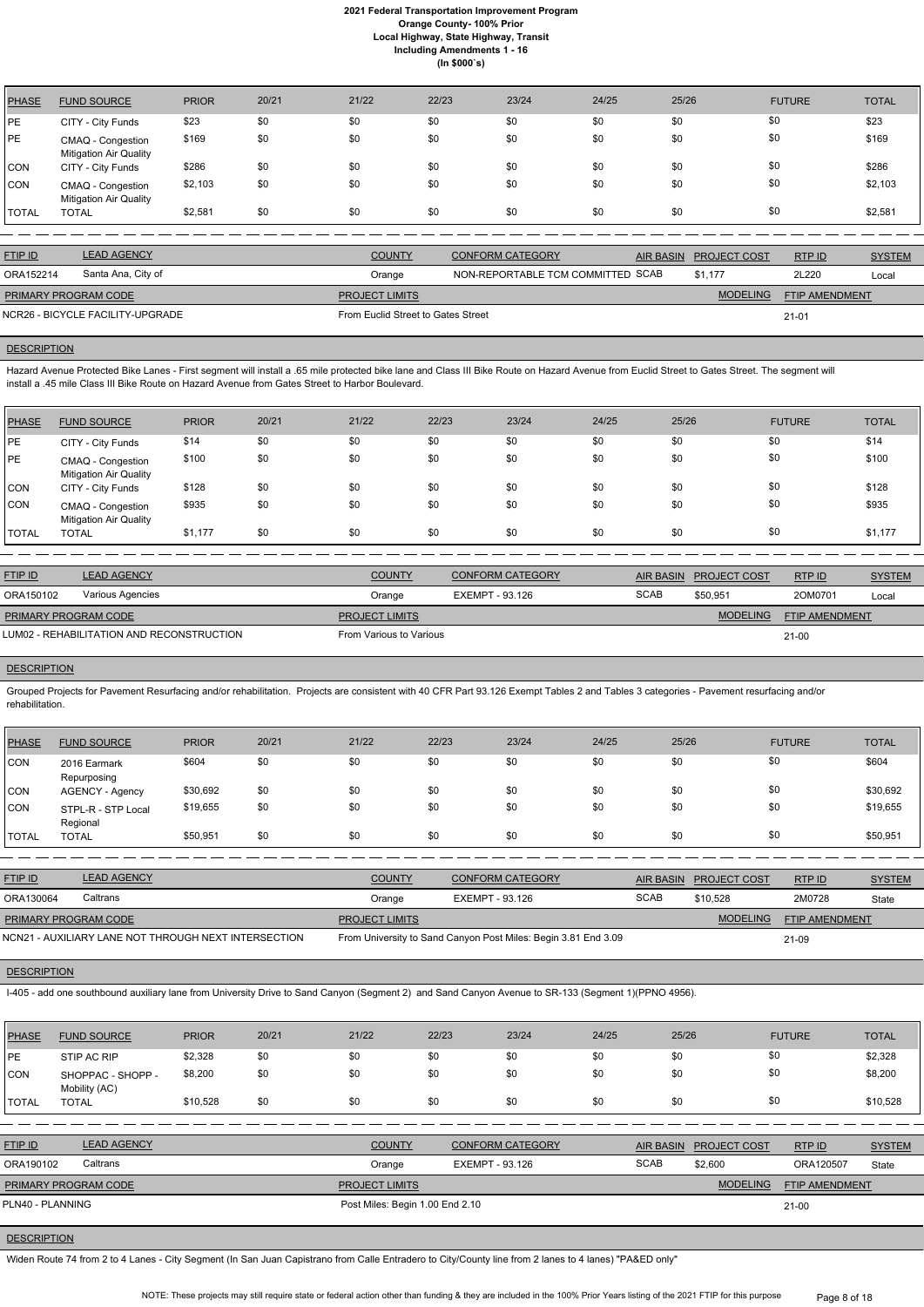| PHASE          | <b>FUND SOURCE</b>                                | <b>PRIOR</b>                                  | 20/21 | 21/22                 | 22/23 | 23/24                                                                      | 24/25 | 25/26            |                     | <b>FUTURE</b>         | <b>TOTAL</b>  |
|----------------|---------------------------------------------------|-----------------------------------------------|-------|-----------------------|-------|----------------------------------------------------------------------------|-------|------------------|---------------------|-----------------------|---------------|
|                |                                                   |                                               |       |                       |       |                                                                            |       |                  |                     |                       |               |
|                |                                                   |                                               |       |                       |       |                                                                            |       |                  |                     |                       |               |
| <b>FTIP ID</b> | <b>LEAD AGENCY</b>                                |                                               |       | <b>COUNTY</b>         |       | <b>CONFORM CATEGORY</b>                                                    |       | <b>AIR BASIN</b> | <b>PROJECT COST</b> | RTPID                 | <b>SYSTEM</b> |
| ORA111002      |                                                   | Orange County Transportation Authority (OCTA) |       | Orange                |       | <b>TCM Committed</b>                                                       |       | <b>SCAB</b>      | \$68.711            | 2H01143               | State         |
|                | PRIMARY PROGRAM CODE                              |                                               |       | <b>PROJECT LIMITS</b> |       |                                                                            |       |                  | <b>MODELING</b>     | <b>FTIP AMENDMENT</b> |               |
|                | CAY62 - HIGHWAY/ROAD IMP-LANE ADD'S W/ HOV LN: GM |                                               |       | End 6.20              |       | From Avenida Vista Hermosa to Pacific Coast Highway Post Miles: Begin 3.70 |       |                  | <b>YES</b>          | $21 - 00$             |               |

# **DESCRIPTION**

Interstate 5 Add 1 HOV in each direction from South of Avenida Vista Hermosa to South of Pacific Coast Highway. PPNO 2531E

| <b>PHASE</b> | <b>FUND SOURCE</b>                                 | <b>PRIOR</b> | 20/21 | 21/22 | 22/23 | 23/24 | 24/25 | 25/26 | <b>FUTURE</b> | <b>TOTAL</b> |
|--------------|----------------------------------------------------|--------------|-------|-------|-------|-------|-------|-------|---------------|--------------|
| <b>IPE</b>   | CMAQ - Congestion<br><b>Mitigation Air Quality</b> | \$3,687      | \$0   | \$0   | \$0   | \$0   | \$0   | \$0   | \$0           | \$3,687      |
| <b>PE</b>    | ORAFWY2 - Orange<br>County Sales Tax               | \$3,253      | \$0   | \$0   | \$0   | \$0   | \$0   | \$0   | \$0           | \$3,253      |
| ROW          | ORAFWY2 - Orange<br>County Sales Tax               | \$666        | \$0   | \$0   | \$0   | \$0   | \$0   | \$0   | \$0           | \$666        |
| CON          | CMAQ - Congestion<br><b>Mitigation Air Quality</b> | \$9,785      | \$0   | \$0   | \$0   | \$0   | \$0   | \$0   | \$0           | \$9,785      |
| CON          | ORAFWY2 - Orange<br>County Sales Tax               | \$4,541      | \$0   | \$0   | \$0   | \$0   | \$0   | \$0   | \$0           | \$4,541      |
| <b>CON</b>   | STIP Advance Cons                                  | \$46,779     | \$0   | \$0   | \$0   | \$0   | \$0   | \$0   | \$0           | \$46,779     |
| <b>TOTAL</b> | <b>TOTAL</b>                                       | \$68,711     | \$0   | \$0   | \$0   | \$0   | \$0   | \$0   | \$0           | \$68,711     |

| <b>LEAD AGENCY</b>                            | <b>COUNTY</b>                                      | <b>CONFORM CATEGORY</b> |             |                                                                            | RTPID                  | <b>SYSTEM</b>         |
|-----------------------------------------------|----------------------------------------------------|-------------------------|-------------|----------------------------------------------------------------------------|------------------------|-----------------------|
| Orange County Transportation Authority (OCTA) | Orange                                             | <b>TCM Committed</b>    | <b>SCAB</b> | \$98.789                                                                   | 2H01143                | State                 |
|                                               | <b>PROJECT LIMITS</b>                              |                         |             | <b>MODELING</b>                                                            |                        |                       |
|                                               |                                                    |                         |             | <b>YES</b>                                                                 | $21 - 00$              |                       |
|                                               | PRIMARY PROGRAM CODE<br>CAY69 - NEW HOV LANE(S) GM |                         |             | From Avenida Pico to Avenida Vista Hermosa Post Miles: Begin 3.00 End 3.70 | AIR BASIN PROJECT COST | <b>FTIP AMENDMENT</b> |

# **DESCRIPTION**

Interstate 5 Add 1 HOV in each direction from South of Avenida Pico to South of Avenida Vista Hermosa and Reconfigure Avenida Pico Interchange. PPNO:2531D (Utilize toll credit match for CMAQ, IMD, and STIP). Combine with ORA150401. HOV signage from PM 2.1 to 3.7

| <b>PHASE</b> | <b>FUND SOURCE</b>                                 | <b>PRIOR</b> | 20/21 | 21/22 | 22/23 | 23/24 | 24/25 | 25/26 | <b>FUTURE</b> | <b>TOTAL</b> |
|--------------|----------------------------------------------------|--------------|-------|-------|-------|-------|-------|-------|---------------|--------------|
| PE           | CMAQ - Congestion<br><b>Mitigation Air Quality</b> | \$4,246      | \$0   | \$0   | \$0   | \$0   | \$0   | \$0   | \$0           | \$4,246      |
| PE           | ORAFWY2 - Orange<br>County Sales Tax               | \$4,754      | \$0   | \$0   | \$0   | \$0   | \$0   | \$0   | \$0           | \$4,754      |
| <b>ROW</b>   | CMAQ - Congestion<br><b>Mitigation Air Quality</b> | \$8,000      | \$0   | \$0   | \$0   | \$0   | \$0   | \$0   | \$0           | \$8,000      |
| ROW          | ORAFWY2 - Orange<br>County Sales Tax               | \$2,620      | \$0   | \$0   | \$0   | \$0   | \$0   | \$0   | \$0           | \$2,620      |
| CON          | CMAQ - Congestion<br><b>Mitigation Air Quality</b> | \$1,053      | \$0   | \$0   | \$0   | \$0   | \$0   | \$0   | \$0           | \$1,053      |
| CON          | IM-EAR - Interstate<br>Maintenance                 | \$1,600      | \$0   | \$0   | \$0   | \$0   | \$0   | \$0   | \$0           | \$1,600      |
| CON          | ORAFWY2 - Orange<br>County Sales Tax               | \$5,991      | \$0   | \$0   | \$0   | \$0   | \$0   | \$0   | \$0           | \$5,991      |
| CON          | STIP AC RIP                                        | \$49,529     | \$0   | \$0   | \$0   | \$0   | \$0   | \$0   | \$0           | \$49,529     |
| <b>CON</b>   | STPL-R - STP Local<br>Regional                     | \$20,996     | \$0   | \$0   | \$0   | \$0   | \$0   | \$0   | \$0           | \$20,996     |
| <b>TOTAL</b> | <b>TOTAL</b>                                       | \$98,789     | \$0   | \$0   | \$0   | \$0   | \$0   | \$0   | \$0           | \$98,789     |

| <b>FTIP ID</b>              | <b>LEAD AGENCY</b>                   | <b>COUNTY</b><br><b>CONFORM CATEGORY</b> |                                                    | AIR BASIN   | <b>PROJECT COST</b> | RTP ID                | <b>SYSTEM</b> |
|-----------------------------|--------------------------------------|------------------------------------------|----------------------------------------------------|-------------|---------------------|-----------------------|---------------|
| 10254                       | Transportation Corridor Agency (TCA) | Orange                                   | <b>TCM Committed</b>                               | <b>SCAB</b> | \$351.188           | 10254                 | State         |
| <b>PRIMARY PROGRAM CODE</b> |                                      | <b>PROJECT LIMITS</b>                    |                                                    |             | <b>MODELING</b>     | <b>FTIP AMENDMENT</b> |               |
| CAN69 - NEW HOV LANE(S)     |                                      |                                          | From I-5 to Bison Post Miles: Begin 9.60 End 25.45 |             | YES                 | $21 - 00$             |               |

# **DESCRIPTION**

SAN JOAQUIN HILLS TRANSPORTATION CORRIDOR (SJHTC - SR 73). 15 MI TOLL RD BETWEEN 1-5 IN SAN JUAN CAPISTRANO & RTE 73 IN IRVINE, CONSISTENT WITH SCAG/TCA MOU 4/5/01. EXISTING 3 M/F EA DIR. 1 ADDITIONAL M/F EA DIR, PLUS CLIMBING & AUX LANES BY 2022.

| <b>PHASE</b>  | <b>FUND SOURCE</b> | <b>PRIOR</b> | 20/21 | 21/22 | 22/23 | 23/24 | 24/25 | 25/26 | <b>FUTURE</b> | <b>TOTAL</b> |
|---------------|--------------------|--------------|-------|-------|-------|-------|-------|-------|---------------|--------------|
| <b>IPE</b>    | PVT - Private      | \$4,290      | \$0   | \$0   | \$0   | \$0   | \$0   | \$0   | \$0           | \$4,290      |
| ICON          | PVT - Private      | \$346,898    | \$0   | \$0   | \$0   | \$0   | \$0   | \$0   | \$0           | \$346,898    |
| <b>ITOTAL</b> | TOTAL              | \$351,188    | \$0   | \$0   | \$0   | \$0   | \$0   | \$0   | \$0           | \$351,188    |

NOTE: These projects may still require state or federal action other than funding & they are included in the 100% Prior Years listing of the 2021 FTIP for this purpose Page 9 of 18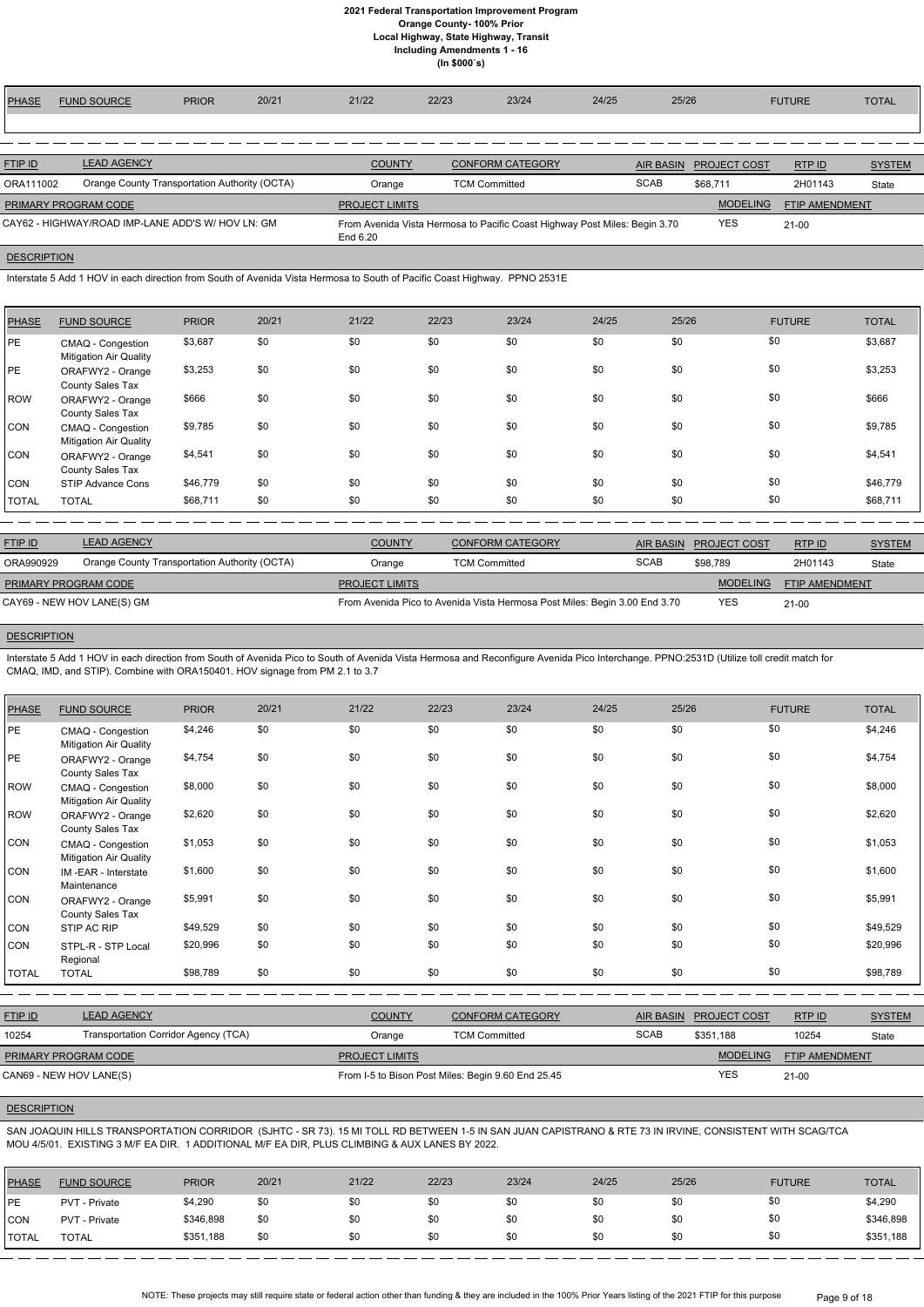**Local Highway, State Highway, Transit**

**Including Amendments 1 - 16**

**(In \$000`s)**

| <b>FTIP ID</b>              | <b>LEAD AGENCY</b>                   | <b>COUNTY</b>                                               | <b>CONFORM CATEGORY</b> | AIR BASIN   | <b>PROJECT COST</b> | RTP ID                | <b>SYSTEM</b> |
|-----------------------------|--------------------------------------|-------------------------------------------------------------|-------------------------|-------------|---------------------|-----------------------|---------------|
| ORA050                      | Transportation Corridor Agency (TCA) | Orange                                                      | <b>TCM Committed</b>    | <b>SCAB</b> | \$631,902           | ORA050                | State         |
| <b>PRIMARY PROGRAM CODE</b> |                                      | <b>PROJECT LIMITS</b>                                       |                         |             | <b>MODELING</b>     | <b>FTIP AMENDMENT</b> |               |
| CAN69 - NEW HOV LANE(S)     |                                      | From SR-91 to 15/Jamboree Post Miles: Begin 38.80 End 12.40 |                         | <b>YES</b>  | $21-00$             |                       |               |

#### **DESCRIPTION**

EASTERN TRANSPORTATION CORRIDOR (ETC- SR 241/261/133) 26.4 MI TOLL ROAD CONNECTS SR 91 to I-5 via SR 261 and SR 133, CONSISTENT WITH SCAG/TCA MOU 4/05/01. EXISTING 2 M/F EA DIR. 2 ADDITIONAL M/F IN EA DIR, PLUS CLIMBING AND AUX LANES BY 2022.

| PHASE        | <b>FUND SOURCE</b> | <b>PRIOR</b> | 20/21 | 21/22 | 22/23 | 23/24 | 24/25 | 25/26 | <b>FUTURE</b> | <b>TOTAL</b> |
|--------------|--------------------|--------------|-------|-------|-------|-------|-------|-------|---------------|--------------|
| <b>IPE</b>   | PVT - Private      | \$17,980     | \$0   | \$0   | \$0   | \$0   | \$0   | \$0   | \$0           | \$17,980     |
| <b>CON</b>   | PVT - Private      | \$613,922    | \$0   | \$0   | \$0   | \$0   | \$0   | \$0   | \$0           | \$613,922    |
| <b>TOTAL</b> | TOTAL              | \$631,902    | \$0   | \$0   | \$0   | \$0   | \$0   | \$0   | \$0           | \$631,902    |

| <b>FTIP ID</b>              | <b>LEAD AGENCY</b>                   | <b>COUNTY</b>         | <b>CONFORM CATEGORY</b>                              | AIR BASIN   | <b>PROJECT COST</b> | RTPID                 | <b>SYSTEM</b> |
|-----------------------------|--------------------------------------|-----------------------|------------------------------------------------------|-------------|---------------------|-----------------------|---------------|
| <b>ORA051</b>               | Transportation Corridor Agency (TCA) | Orange                | <b>TCM Committed</b>                                 | <b>SCAB</b> | \$269.045           | <b>ORA051</b>         | State         |
| <b>PRIMARY PROGRAM CODE</b> |                                      | <b>PROJECT LIMITS</b> |                                                      |             | <b>MODELING</b>     | <b>FTIP AMENDMENT</b> |               |
| CAN69 - NEW HOV LANE(S)     |                                      |                       | From Oso to Sr-261 Post Miles: Begin 13.80 End 26.50 |             | YES                 | $21-00$               |               |

# **DESCRIPTION**

FOOTHILL TRANSPORTATION CORRIDOR-NORTH (FTC-N - SR 241). 12.7 MI TOLL ROAD BETWEEN OSO PKWY AND ETC, CONSISTENT WITH SCAG/TCA MOU 4/05/01. EXISTING 2 M/F IN EA DIR. 2 ADDITIONAL M/F, PLS CLIMBING & AUX LANES BY 2022.

| PHASE        | <b>FUND SOURCE</b> | <b>PRIOR</b> | 20/21 | 21/22 | 22/23 | 23/24 | 24/25 | 25/26 | <b>FUTURE</b> | <b>TOTAL</b> |
|--------------|--------------------|--------------|-------|-------|-------|-------|-------|-------|---------------|--------------|
| <b>IPE</b>   | PVT - Private      | \$4,453      | \$0   | \$0   | \$0   | \$0   | \$0   |       | \$0           | \$4,453      |
| <b>CON</b>   | PVT - Private      | \$264,592    | \$0   | \$0   | \$0   | \$0   | \$0   |       | \$0           | \$264,592    |
| <b>TOTAL</b> | <b>TOTAL</b>       | \$269,045    | \$0   | \$0   | \$0   | \$0   | \$0   |       | \$0           | \$269,045    |

| <b>COUNTY</b>    | <b>CONFORM CATEGORY</b> |                                                                                |                 | RTPID                            | <b>SYSTEM</b>         |
|------------------|-------------------------|--------------------------------------------------------------------------------|-----------------|----------------------------------|-----------------------|
| Orange           | <b>TCM Committed</b>    | <b>SCAB</b>                                                                    | \$39,052        | 2H0703                           | State                 |
|                  |                         |                                                                                | <b>MODELING</b> |                                  |                       |
|                  |                         |                                                                                | YES             | $21 - 00$                        |                       |
| Various Agencies |                         | <b>PROJECT LIMITS</b><br>From SR-55 to SR-57 Post Miles: Begin 31.30 End 34.20 |                 | <b>PROJECT COST</b><br>AIR BASIN | <b>FTIP AMENDMENT</b> |

# **DESCRIPTION**

I-5 FROM SR 55 TO SR 57 - ADD 1 HOV LANE EACH DIRECTION (PPNO 2883A). Signage from PM 31.1 to 37.7. (Utilize toll credit match)

| <b>PHASE</b> | <b>FUND SOURCE</b>                                 | <b>PRIOR</b> | 20/21 | 21/22 | 22/23 | 23/24 | 24/25 | 25/26 | <b>FUTURE</b> | <b>TOTAL</b> |
|--------------|----------------------------------------------------|--------------|-------|-------|-------|-------|-------|-------|---------------|--------------|
| PE           | CMAQ - Congestion<br><b>Mitigation Air Quality</b> | \$2,800      | \$0   | \$0   | \$0   | \$0   | \$0   | \$0   | \$0           | \$2,800      |
| PE           | ORAFWY2 - Orange<br>County Sales Tax               | \$3,177      | \$0   | \$0   | \$0   | \$0   | \$0   | \$0   | \$0           | \$3,177      |
| <b>ROW</b>   | ORAFWY2 - Orange<br>County Sales Tax               | \$232        | \$0   | \$0   | \$0   | \$0   | \$0   | \$0   | \$0           | \$232        |
| CON          | CMAQ - Congestion<br><b>Mitigation Air Quality</b> | \$29,603     | \$0   | \$0   | \$0   | \$0   | \$0   | \$0   | \$0           | \$29,603     |
| <b>CON</b>   | ORAFWY2 - Orange<br>County Sales Tax               | \$1,900      | \$0   | \$0   | \$0   | \$0   | \$0   | \$0   | \$0           | \$1,900      |
| CON          | STPL-R - STP Local<br>Regional                     | \$1,340      | \$0   | \$0   | \$0   | \$0   | \$0   | \$0   | \$0           | \$1,340      |
| <b>TOTAL</b> | <b>TOTAL</b>                                       | \$39,052     | \$0   | \$0   | \$0   | \$0   | \$0   | \$0   | \$0           | \$39,052     |

| <b>FTIP ID</b>       | <b>LEAD AGENCY</b>                       | <b>COUNTY</b>         | CONFORM CATEGORY                                        | AIR BASIN   | <b>PROJECT COST</b> | RTPID          | <b>SYSTEM</b> |
|----------------------|------------------------------------------|-----------------------|---------------------------------------------------------|-------------|---------------------|----------------|---------------|
| ORA120320            | Various Agencies                         | Orange                | NON-EXEMPT                                              | <b>SCAB</b> | \$107.433           | ORA120320      | State         |
| PRIMARY PROGRAM CODE |                                          | <b>PROJECT LIMITS</b> |                                                         |             | <b>MODELING</b>     | FTIP AMENDMENT |               |
|                      | CARH3 - INTERCHANGE-MOD/REP/REC-LN ADD'S |                       | From SR-57 to Lambert Post Miles: Begin 20.30 End 21.60 |             | YES                 | $21-00$        |               |

# **DESCRIPTION**

SR-57/LAMBERT RD INTERCHANGE IMPROVEMENTS - (PPNO 3834)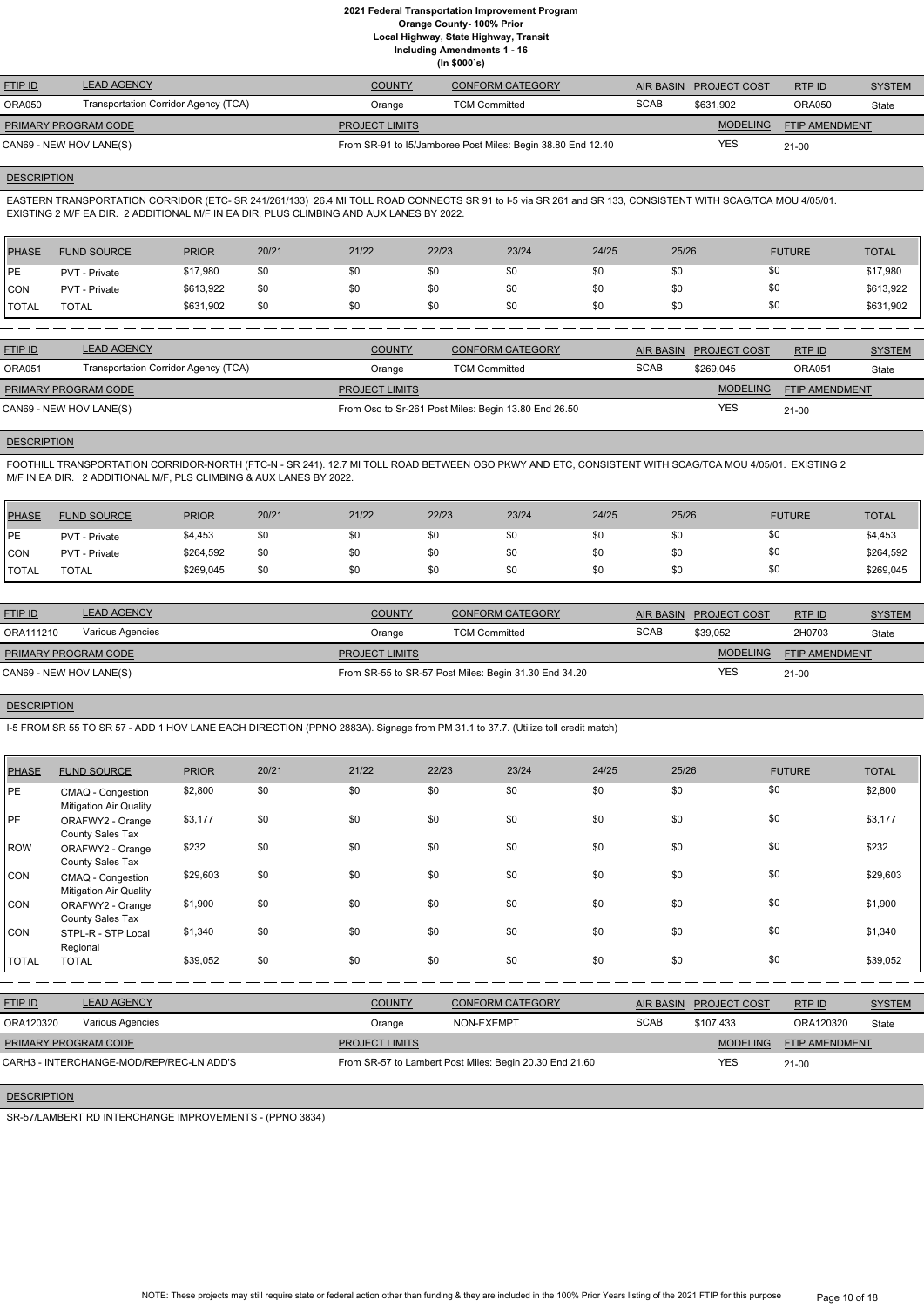**Orange County- 100% Prior**

**Local Highway, State Highway, Transit**

| Including Amendments 1 - 16 |  |  |
|-----------------------------|--|--|
| (ln \$000's)                |  |  |

|              |                                             |              |       |       | $\cdots$ |       |       |       |               |              |
|--------------|---------------------------------------------|--------------|-------|-------|----------|-------|-------|-------|---------------|--------------|
| <b>PHASE</b> | <b>FUND SOURCE</b>                          | <b>PRIOR</b> | 20/21 | 21/22 | 22/23    | 23/24 | 24/25 | 25/26 | <b>FUTURE</b> | <b>TOTAL</b> |
| PE           | CITY - City Funds                           | \$6,021      | \$0   | \$0   | \$0      | \$0   | \$0   | \$0   | \$0           | \$6,021      |
| PE           | DEMOT21-<br>Demonstration - Tea 21          | \$924        | \$0   | \$0   | \$0      | \$0   | \$0   | \$0   | \$0           | \$924        |
| PE           | ORAM2RC - Orange Co.<br>Measure M2-Regional | \$927        | \$0   | \$0   | \$0      | \$0   | \$0   | \$0   | \$0           | \$927        |
| <b>ROW</b>   | CITY - City Funds                           | \$6,529      | \$0   | \$0   | \$0      | \$0   | \$0   | \$0   | \$0           | \$6,529      |
| <b>ROW</b>   | ORAM2RC - Orange Co.<br>Measure M2-Regional | \$5,929      | \$0   | \$0   | \$0      | \$0   | \$0   | \$0   | \$0           | \$5,929      |
| <b>CON</b>   | ORAM2RC - Orange Co.<br>Measure M2-Regional | \$12,398     | \$0   | \$0   | \$0      | \$0   | \$0   | \$0   | \$0           | \$12,398     |
| CON          | <b>SB1 TRADE</b><br><b>CORRIDOR</b>         | \$65,705     | \$0   | \$0   | \$0      | \$0   | \$0   | \$0   | \$0           | \$65,705     |
| <b>CON</b>   | STIP Advance Cons                           | \$9,000      | \$0   | \$0   | \$0      | \$0   | \$0   | \$0   | \$0           | \$9,000      |
| <b>TOTAL</b> | <b>TOTAL</b>                                | \$107,433    | \$0   | \$0   | \$0      | \$0   | \$0   | \$0   | \$0           | \$107,433    |

| <b>FTIP ID</b>              | <b>LEAD AGENCY</b>                            | <b>COUNTY</b>         | <b>CONFORM CATEGORY</b> |             | AIR BASIN PROJECT COST | RTP ID                | <b>SYSTEM</b> |
|-----------------------------|-----------------------------------------------|-----------------------|-------------------------|-------------|------------------------|-----------------------|---------------|
| ORA120318                   | Anaheim, City of                              | Orange                | TCM                     | <b>SCAB</b> | \$183.863              | ORA120318             | Transit       |
| <b>PRIMARY PROGRAM CODE</b> |                                               | <b>PROJECT LIMITS</b> |                         |             | <b>MODELING</b>        | <b>FTIP AMENDMENT</b> |               |
|                             | TRR14 - TRACK STRUCTURES-REHAB/RECONSTRUCTION |                       |                         |             | <b>YES</b>             | 21-09                 |               |

# **DESCRIPTION**

ANAHEIM REGIONAL TRANS INTERMODAL CENTER (ARTIC) PHASE I - INCLUDE EXPAND OF EXIST AMTRAK/METROLINK STATION AT ANA STAD TO PROVIDE ACCESS W/ TRANS SVC.

| <b>PHASE</b> | <b>FUND SOURCE</b>                               | <b>PRIOR</b> | 20/21 | 21/22 | 22/23 | 23/24 | 24/25 | 25/26 | <b>FUTURE</b> | <b>TOTAL</b> |
|--------------|--------------------------------------------------|--------------|-------|-------|-------|-------|-------|-------|---------------|--------------|
| PE           | 5309a - FTA Fixed<br>Guideway                    | \$3,344      | \$0   | \$0   | \$0   | \$0   | \$0   | \$0   | \$0           | \$3,344      |
| PE           | <b>FFY 2008</b><br><b>Administration Earmark</b> | \$588        | \$0   | \$0   | \$0   | \$0   | \$0   | \$0   | \$0           | \$588        |
| PE           | FFY 2009<br><b>Administration Earmark</b>        | \$2,613      | \$0   | \$0   | \$0   | \$0   | \$0   | \$0   | \$0           | \$2,613      |
| PE           | ORA-TRN - Orange Co.<br>Measure M-Transit        | \$35,900     | \$0   | \$0   | \$0   | \$0   | \$0   | \$0   | \$0           | \$35,900     |
| <b>ROW</b>   | ORAM2TR - Orange Co.<br>Measure M2-Transit       | \$1,129      | \$0   | \$0   | \$0   | \$0   | \$0   | \$0   | \$0           | \$1,129      |
| CON          | 5307 - (FHWA Transfer<br>Funds)                  | \$35,000     | \$0   | \$0   | \$0   | \$0   | \$0   | \$0   | \$0           | \$35,000     |
| CON          | 5309a - FTA Fixed<br>Guideway                    | \$13,617     | \$0   | \$0   | \$0   | \$0   | \$0   | \$0   | \$0           | \$13,617     |
| CON          | 5309c - FTA Bus<br>Discretionary                 | \$12,500     | \$0   | \$0   | \$0   | \$0   | \$0   | \$0   | \$0           | \$12,500     |
| CON          | 5337 - State of Good<br>Repair UZA 2 LA-LB-SA    | \$4,206      | \$0   | \$0   | \$0   | \$0   | \$0   | \$0   | \$0           | \$4,206      |
| CON          | 5337 - State of Good<br>Repair UZA 68 Mission    | \$3,794      | \$0   | \$0   | \$0   | \$0   | \$0   | \$0   | \$0           | \$3,794      |
| CON          | ORA-TRN - Orange Co.<br>Measure M-Transit        | \$8,000      | \$0   | \$0   | \$0   | \$0   | \$0   | \$0   | \$0           | \$8,000      |
| CON          | ORAM2TR - Orange Co.<br>Measure M2-Transit       | \$33,953     | \$0   | \$0   | \$0   | \$0   | \$0   | \$0   | \$0           | \$33,953     |
| CON          | STCASHR - State - RIP                            | \$29,219     | \$0   | \$0   | \$0   | \$0   | \$0   | \$0   | \$0           | \$29,219     |
| <b>TOTAL</b> | <b>TOTAL</b>                                     | \$183,863    | \$0   | \$0   | \$0   | \$0   | \$0   | \$0   | \$0           | \$183,863    |
|              |                                                  |              |       |       |       |       |       |       |               |              |

| <b>FTIP ID</b>              | <b>LEAD AGENCY</b> | <b>COUNTY</b>         | <b>CONFORM CATEGORY</b> | AIR BASIN   | <b>PROJECT COST</b> | RTPID                 | <b>SYSTEM</b> |
|-----------------------------|--------------------|-----------------------|-------------------------|-------------|---------------------|-----------------------|---------------|
| ORA113027                   | Fullerton, City of | Orange                | EXEMPT - 93.127         | <b>SCAB</b> | \$4,600             | 2TR0704               | Transit       |
| <b>PRIMARY PROGRAM CODE</b> |                    | <b>PROJECT LIMITS</b> |                         |             | <b>MODELING</b>     | <b>FTIP AMENDMENT</b> |               |
| TRRH6 - PASSENGER           |                    |                       |                         |             |                     | 21-09                 |               |

# STATIONS/FACILITIES-REHAB/IMPROVEMENTS

# **DESCRIPTION**

Fullerton Transportation Center Elevators Expansion

| <b>PHASE</b> | <b>FUND SOURCE</b>                             | <b>PRIOR</b> | 20/21 | 21/22 | 22/23 | 23/24 | 24/25 | 25/26 | <b>FUTURE</b> | <b>TOTAL</b> |
|--------------|------------------------------------------------|--------------|-------|-------|-------|-------|-------|-------|---------------|--------------|
| <b>PE</b>    | ORA-TRN - Orange Co.<br>Measure M-Transit      | \$470        | \$0   | \$0   | \$0   | \$0   | \$0   | \$0   | \$0           | \$470        |
| <b>CON</b>   | CITY - City Funds                              | \$600        | \$0   | \$0   | \$0   | \$0   | \$0   | \$0   | \$0           | \$600        |
| <b>CON</b>   | ORA-TRN - Orange Co.<br>Measure M-Transit      | \$1,312      | \$0   | \$0   | \$0   | \$0   | \$0   | \$0   | \$0           | \$1,312      |
| CON          | P116 - Propostion 116                          | \$1,718      | \$0   | \$0   | \$0   | \$0   | \$0   | \$0   | \$0           | \$1,718      |
| <b>CON</b>   | PTMISEA - Public Trans<br>Moderinazation Imp & | \$500        | \$0   | \$0   | \$0   | \$0   | \$0   | \$0   | \$0           | \$500        |
| <b>TOTAL</b> | <b>TOTAL</b>                                   | \$4,600      | \$0   | \$0   | \$0   | \$0   | \$0   | \$0   | \$0           | \$4,600      |

NOTE: These projects may still require state or federal action other than funding & they are included in the 100% Prior Years listing of the 2021 FTIP for this purpose Page 11 of 18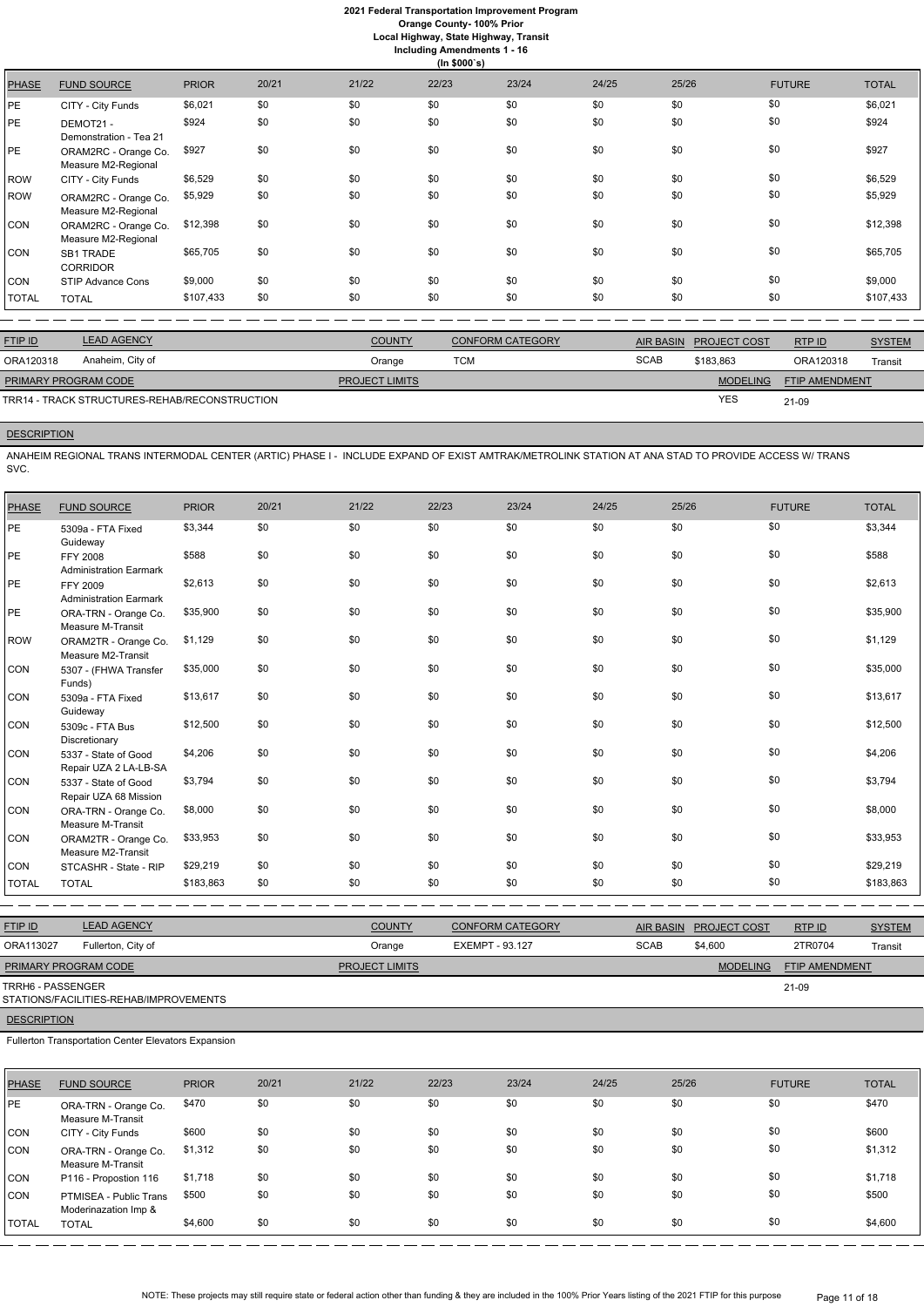**Local Highway, State Highway, Transit Including Amendments 1 - 16**

**(In \$000`s)**

| <b>FTIP ID</b>       | <b>LEAD AGENCY</b>                            | <b>COUNTY</b>         | <b>CONFORM CATEGORY</b> |             | AIR BASIN PROJECT COST | RTP ID                | <b>SYSTEM</b> |
|----------------------|-----------------------------------------------|-----------------------|-------------------------|-------------|------------------------|-----------------------|---------------|
| ORA000817            | Orange County Transportation Authority (OCTA) | Orange                | EXEMPT - 93.126         | <b>SCAB</b> | \$31.105               | <b>REG0702</b>        | Transit       |
| PRIMARY PROGRAM CODE |                                               | <b>PROJECT LIMITS</b> |                         |             | MODELING               | <b>FTIP AMENDMENT</b> |               |
|                      | BUR17 - BUSES-REPLACEMENT-ALTERNATIVE FUEL    |                       |                         |             |                        | $21 - 00$             |               |

# **DESCRIPTION**

Purchase (36) Standard 60-foot Replacement Bus - Alternative Fuel - (20) in FY13/14, (16) in FY15/16. Transit Development Toll Credit/Toll Match for FTA-TR @ \$3,783 in FY11/12 and FTA 5307 @\$1,505 in FY11/12.

| \$22,250<br> CON<br>\$0<br>\$0<br>\$0<br>\$22,250<br>\$0<br>\$0<br>\$0<br>\$0<br>5307 - (FHWA Transfer<br>Funds)<br>\$0<br>\$0<br>\$8,855<br><b>CON</b><br>\$0<br>\$0<br>\$8,855<br>\$0<br>\$0<br>5307 - FTA LA/LB UZA<br>\$0<br>\$0<br>\$31,105<br>\$0<br>\$0<br>\$31,105<br>\$0<br>\$0<br>\$0<br>\$0<br><b>TOTAL</b><br><b>TOTAL</b> | <b>PHASE</b> | <b>FUND SOURCE</b> | <b>PRIOR</b> | 20/21 | 21/22 | 22/23 | 23/24 | 24/25 | 25/26 | <b>FUTURE</b> | <b>TOTAL</b> |
|----------------------------------------------------------------------------------------------------------------------------------------------------------------------------------------------------------------------------------------------------------------------------------------------------------------------------------------|--------------|--------------------|--------------|-------|-------|-------|-------|-------|-------|---------------|--------------|
|                                                                                                                                                                                                                                                                                                                                        |              |                    |              |       |       |       |       |       |       |               |              |
|                                                                                                                                                                                                                                                                                                                                        |              |                    |              |       |       |       |       |       |       |               |              |
|                                                                                                                                                                                                                                                                                                                                        |              |                    |              |       |       |       |       |       |       |               |              |

| <b>FTIP ID</b>              | <b>LEAD AGENCY</b>                            | <b>COUNTY</b>         | <b>CONFORM CATEGORY</b> |             | AIR BASIN PROJECT COST | <b>RTPID</b>          | <b>SYSTEM</b> |
|-----------------------------|-----------------------------------------------|-----------------------|-------------------------|-------------|------------------------|-----------------------|---------------|
| ORA020811                   | Orange County Transportation Authority (OCTA) | Orange                | EXEMPT - 93.126         | <b>SCAB</b> | \$94.599               | 2L206                 | Transit       |
| <b>PRIMARY PROGRAM CODE</b> |                                               | <b>PROJECT LIMITS</b> |                         |             | <b>MODELING</b>        | <b>FTIP AMENDMENT</b> |               |
| BUR05 -                     |                                               |                       |                         |             |                        | $21 - 00$             |               |

21-00

# **DESCRIPTION**

BUSES-REHABILITATION/IMPROVEMENTS-ALTERNATIVE FUEL

Purchase (173) 40-foot Alternative Fuel Replacement Buses (OCTA) in FY 2016-17.

FTA 5316 JARC (MV) Grouped Projects for Activities that do not lead to con. Projects are consistent with 40 CFR Part 93.126 Exempt Tables 2 & 3 categories - activities which do not involve or lead directly to con, such as: Planning and technical studies, Grants for training/research programs, Planning activities pursuant to titles 23 & 49 U.S.C, Federal-aid systems revisions, Eng to assess social, economic, and env effects of the proposed action or alternatives to that action.

Transit Development Credits in FTA 5307 FY11/12 @ \$1,267 & FY12/13 @ \$1,878, FTA 5307 FY17-18 @ \$1,951, FTA 5339 FY17-18 @ \$195, FTA 5339 FY18-19 @ \$800.

| <b>PHASE</b> | <b>FUND SOURCE</b>                           | <b>PRIOR</b> | 20/21 | 21/22 | 22/23 | 23/24 | 24/25 | 25/26 | <b>FUTURE</b> | <b>TOTAL</b> |
|--------------|----------------------------------------------|--------------|-------|-------|-------|-------|-------|-------|---------------|--------------|
| <b>CON</b>   | 5307 - (FHWA Transfer<br>Funds)              | \$29,198     | \$0   | \$0   | \$0   | \$0   | \$0   | \$0   | \$0           | \$29,198     |
| CON          | 5307 - FTA LA/LB UZA                         | \$29,976     | \$0   | \$0   | \$0   | \$0   | \$0   | \$0   | \$0           | \$29,976     |
| <b>CON</b>   | 5339LA-LOS ANGELES<br>- LONG                 | \$4,970      | \$0   | \$0   | \$0   | \$0   | \$0   | \$0   | \$0           | \$4,970      |
| CON          | 5339RS-Riverside/San<br>Bernardino Urbanized | \$4          | \$0   | \$0   | \$0   | \$0   | \$0   | \$0   | \$0           | \$4          |
| <b>CON</b>   | TDA - Transportation<br>Development Act      | \$30,451     | \$0   | \$0   | \$0   | \$0   | \$0   | \$0   | \$0           | \$30,451     |
| <b>TOTAL</b> | <b>TOTAL</b>                                 | \$94,599     | \$0   | \$0   | \$0   | \$0   | \$0   | \$0   | \$0           | \$94,599     |

| <b>FTIP ID</b>              | <b>LEAD AGENCY</b>                                 | <b>COUNTY</b>         | CONFORM CATEGORY | AIR BASIN   | <b>PROJECT COST</b> | RTPID          | <b>SYSTEM</b> |
|-----------------------------|----------------------------------------------------|-----------------------|------------------|-------------|---------------------|----------------|---------------|
| ORA020818                   | Orange County Transportation Authority (OCTA)      | Orange                | EXEMPT - 93.126  | <b>SCAB</b> | \$1.304             | ORA110619      | Transit       |
| <b>PRIMARY PROGRAM CODE</b> |                                                    | <b>PROJECT LIMITS</b> |                  |             | <b>MODELING</b>     | FTIP AMENDMENT |               |
| <b>RIDE</b>                 | TDM24 - TDM PROGRAMS-NON RIDEMATCHING & NON PARK & |                       |                  |             |                     | 21-00          |               |

**DESCRIPTION** 

| <b>PHASE</b> | <b>FUND SOURCE</b>                              | <b>PRIOR</b> | 20/21 | 21/22 | 22/23 | 23/24 | 24/25 | 25/26 | <b>FUTURE</b> | <b>TOTAL</b> |
|--------------|-------------------------------------------------|--------------|-------|-------|-------|-------|-------|-------|---------------|--------------|
| CON          | 5316 - Job Access and<br><b>Reverse Commute</b> | \$652        | \$0   | \$0   | \$0   | \$0   | \$0   | \$0   | \$0           | \$652        |
| CON          | <b>AGENCY - Agency</b>                          | \$652        | \$0   | \$0   | \$0   | \$0   | \$0   | \$0   | \$0           | \$652        |
| <b>TOTAL</b> | <b>TOTAL</b>                                    | \$1,304      | \$0   | \$0   | \$0   | \$0   | \$0   | \$0   | \$0           | \$1,304      |

| <b>FTIP ID</b>              | <b>LEAD AGENCY</b>                            | <b>COUNTY</b>         | CONFORM CATEGORY     | <b>AIR BASIN</b> | <b>PROJECT COST</b> | RTPID                 | <b>SYSTEM</b> |
|-----------------------------|-----------------------------------------------|-----------------------|----------------------|------------------|---------------------|-----------------------|---------------|
| ORA030612                   | Orange County Transportation Authority (OCTA) | Orange                | <b>TCM Committed</b> | <b>SCAB</b>      | \$34.825            | ORA030612             | Transit       |
| <b>PRIMARY PROGRAM CODE</b> |                                               | <b>PROJECT LIMITS</b> |                      |                  | <b>MODELING</b>     | <b>FTIP AMENDMENT</b> |               |
|                             | TRNH6 - PASSENGER STATIONS/FACILITIES-NEW     |                       |                      |                  | <b>YES</b>          | $21 - 05$             |               |

# **DESCRIPTION**

PLACENTIA TRANSIT STATION - E OF SR-57 AND MELROSE ST AND N OF CROWTHER AVE. CONSTRUCT NEW METROLINK STATION AND RAIL SIDING PPNO 9514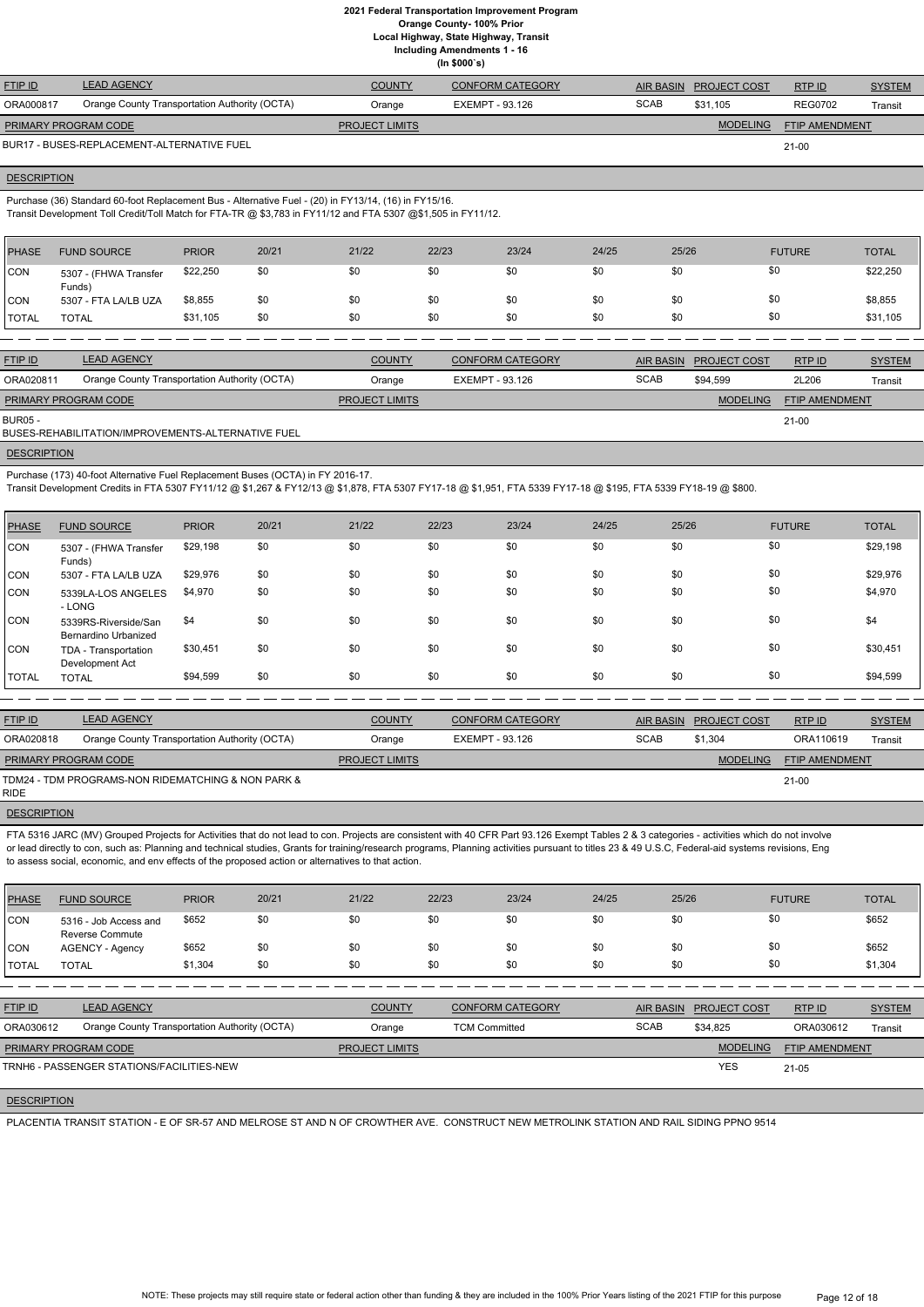**Orange County- 100% Prior**

**Local Highway, State Highway, Transit**

| <b>Including Amendments 1 - 16</b> |  |
|------------------------------------|--|
| (ln \$000's)                       |  |

| <b>PHASE</b> | <b>FUND SOURCE</b>                             | <b>PRIOR</b> | 20/21 | 21/22 | 22/23 | 23/24 | 24/25 | 25/26 | <b>FUTURE</b> | <b>TOTAL</b> |
|--------------|------------------------------------------------|--------------|-------|-------|-------|-------|-------|-------|---------------|--------------|
| PE           | 5307 - (FHWA Transfer<br>Funds)                | \$50         | \$0   | \$0   | \$0   | \$0   | \$0   | \$0   | \$0           | \$50         |
| PE           | CITY - City Funds                              | \$1,475      | \$0   | \$0   | \$0   | \$0   | \$0   | \$0   | \$0           | \$1,475      |
| PE           | ORAM2TR - Orange Co.<br>Measure M2-Transit     | \$100        | \$0   | \$0   | \$0   | \$0   | \$0   | \$0   | \$0           | \$100        |
| PE           | PTMISEA - Public Trans<br>Moderinazation Imp & | \$400        | \$0   | \$0   | \$0   | \$0   | \$0   | \$0   | \$0           | \$400        |
| PE           | STIP AC RIP                                    | \$2,500      | \$0   | \$0   | \$0   | \$0   | \$0   | \$0   | \$0           | \$2,500      |
| <b>ROW</b>   | CITY - City Funds                              | \$3,700      | \$0   | \$0   | \$0   | \$0   | \$0   | \$0   | \$0           | \$3,700      |
| <b>CON</b>   | AGENCY - Agency                                | \$14,300     | \$0   | \$0   | \$0   | \$0   | \$0   | \$0   | \$0           | \$14,300     |
| <b>CON</b>   | CITY - City Funds                              | \$4,400      | \$0   | \$0   | \$0   | \$0   | \$0   | \$0   | \$0           | \$4,400      |
| <b>CON</b>   | ORAM2TR - Orange Co.<br>Measure M2-Transit     | \$7,900      | \$0   | \$0   | \$0   | \$0   | \$0   | \$0   | \$0           | \$7,900      |
| <b>TOTAL</b> | <b>TOTAL</b>                                   | \$34,825     | \$0   | \$0   | \$0   | \$0   | \$0   | \$0   | \$0           | \$34,825     |

| <b>FTIP ID</b>              | <b>LEAD AGENCY</b>                            | <b>COUNTY</b>         | CONFORM CATEGORY     | AIR BASIN   | <b>PROJECT COST</b> | RTP ID         | <b>SYSTEM</b> |
|-----------------------------|-----------------------------------------------|-----------------------|----------------------|-------------|---------------------|----------------|---------------|
| ORA085001                   | Orange County Transportation Authority (OCTA) | Orange                | <b>TCM Committed</b> | <b>SCAB</b> | \$31.829            | 2TR0704        | Transit       |
| <b>PRIMARY PROGRAM CODE</b> |                                               | <b>PROJECT LIMITS</b> |                      |             | <b>MODELING</b>     | FTIP AMENDMENT |               |
| TRRH6 - PASSENGER           | STATIONS/FACILITIES-REHAB/IMPROVEMENTS        |                       |                      |             | <b>YES</b>          | 21-09          |               |

**DESCRIPTION** 

Orange Transportation Center Parking Structure - project will provide approximately 600 additional transit parking spaces at the Orange Station Parking Center. (Utilize TDC Match FHWA Transfer FY 16/17 for \$467)

| PHASE        | <b>FUND SOURCE</b>                         | <b>PRIOR</b> | 20/21 | 21/22 | 22/23 | 23/24 | 24/25 | 25/26 | <b>FUTURE</b> | <b>TOTAL</b> |
|--------------|--------------------------------------------|--------------|-------|-------|-------|-------|-------|-------|---------------|--------------|
| <b>PE</b>    | CITY - City Funds                          | \$907        | \$0   | \$0   | \$0   | \$0   | \$0   | \$0   | \$0           | \$907        |
| <b>PE</b>    | ORA-TRN - Orange Co.<br>Measure M-Transit  | \$1,850      | \$0   | \$0   | \$0   | \$0   | \$0   | \$0   | \$0           | \$1,850      |
| ROW          | CITY - City Funds                          | \$4,100      | \$0   | \$0   | \$0   | \$0   | \$0   | \$0   | \$0           | \$4,100      |
| CON          | 5307 - (FHWA Transfer<br>Funds)            | \$2,473      | \$0   | \$0   | \$0   | \$0   | \$0   | \$0   | \$0           | \$2,473      |
| CON          | <b>AGENCY - Agency</b>                     | \$3,552      | \$0   | \$0   | \$0   | \$0   | \$0   | \$0   | \$0           | \$3,552      |
| CON          | CITY - City Funds                          | \$4,765      | \$0   | \$0   | \$0   | \$0   | \$0   | \$0   | \$0           | \$4,765      |
| CON          | ORAM2TR - Orange Co.<br>Measure M2-Transit | \$420        | \$0   | \$0   | \$0   | \$0   | \$0   | \$0   | \$0           | \$420        |
| <b>CON</b>   | STIP Advance Cons                          | \$13,762     | \$0   | \$0   | \$0   | \$0   | \$0   | \$0   | \$0           | \$13,762     |
| <b>TOTAL</b> | <b>TOTAL</b>                               | \$31,829     | \$0   | \$0   | \$0   | \$0   | \$0   | \$0   | \$0           | \$31,829     |

| <b>FTIP ID</b>       | <b>LEAD AGENCY</b>                            | <b>COUNTY</b>         | <b>CONFORM CATEGORY</b> |             | AIR BASIN PROJECT COST | RTP ID         | <b>SYSTEM</b> |
|----------------------|-----------------------------------------------|-----------------------|-------------------------|-------------|------------------------|----------------|---------------|
| ORA110305            | Orange County Transportation Authority (OCTA) | Orange                | EXEMPT - 93.127         | <b>SCAB</b> | \$5,556                | 2TR0704        | Transit       |
| PRIMARY PROGRAM CODE |                                               | <b>PROJECT LIMITS</b> |                         |             | <b>MODELING</b>        | FTIP AMENDMENT |               |
| TRRH6 - PASSENGER    | STATIONS/FACILITIES-REHAB/IMPROVEMENTS        |                       |                         |             |                        | $21 - 00$      |               |
| <b>DESCRIPTION</b>   |                                               |                       |                         |             |                        |                |               |

The Laguna Niguel/Mission Viejo Station Improvements. Improvements include pedestrian accessibility, restrooms, benches, shade structures, an ADA Undercrossing and other structures or amenities.

| <b>PHASE</b>   | <b>FUND SOURCE</b>                            | <b>PRIOR</b> | 20/21 | 21/22                 | 22/23                  | 23/24                   | 24/25 | 25/26            |                     | <b>FUTURE</b>         | <b>TOTAL</b>  |
|----------------|-----------------------------------------------|--------------|-------|-----------------------|------------------------|-------------------------|-------|------------------|---------------------|-----------------------|---------------|
| <b>IPE</b>     | ORA-TRN - Orange Co.<br>Measure M-Transit     | \$400        | \$0   | \$0                   | \$0                    | \$0                     | \$0   | \$0              | \$0                 |                       | \$400         |
| <b>CON</b>     | 5307 - (FHWA Transfer<br>Funds)               | \$2,800      | \$0   | \$0                   | \$0                    | \$0                     | \$0   | \$0              | \$0                 |                       | \$2,800       |
| CON            | 5307 - FTA LA/LB UZA                          | \$732        | \$0   | \$0                   | \$0                    | \$0                     | \$0   | \$0              | \$0                 |                       | \$732         |
| CON            | ORA-TRN - Orange Co.<br>Measure M-Transit     | \$1,624      | \$0   | \$0                   | \$0                    | \$0                     | \$0   | \$0              | \$0                 |                       | \$1,624       |
| <b>TOTAL</b>   | <b>TOTAL</b>                                  | \$5,556      | \$0   | \$0                   | \$0                    | \$0                     | \$0   | \$0              | \$0                 |                       | \$5,556       |
|                |                                               |              |       |                       |                        |                         |       |                  |                     |                       |               |
| <b>FTIP ID</b> | <b>LEAD AGENCY</b>                            |              |       | <b>COUNTY</b>         |                        | <b>CONFORM CATEGORY</b> |       | <b>AIR BASIN</b> | <b>PROJECT COST</b> | RTP ID                | <b>SYSTEM</b> |
| ORA110619      | Orange County Transportation Authority (OCTA) |              |       | Orange                | <b>EXEMPT - 93.126</b> |                         |       | <b>SCAB</b>      | \$14,040            | ORA110619             | Transit       |
|                | PRIMARY PROGRAM CODE                          |              |       | <b>PROJECT LIMITS</b> |                        |                         |       |                  | <b>MODELING</b>     | <b>FTIP AMENDMENT</b> |               |
|                | BUO00 - BUS OPERATIONS/OPERATING ASSISTANCE   |              |       |                       |                        |                         |       |                  |                     | $21 - 00$             |               |

# **DESCRIPTION**

FTA SECTION 5316 JOBS ACCESS REVERSE COMMUTE (OCTA) VARIOUS PROJECTS TO INCREASE TRANSPORTATION ACCESS TO JOBS FOR LOW INCOME INDIVIDUALS, INCLUDING VOUCHER PROGRAMS AND VANPOOLS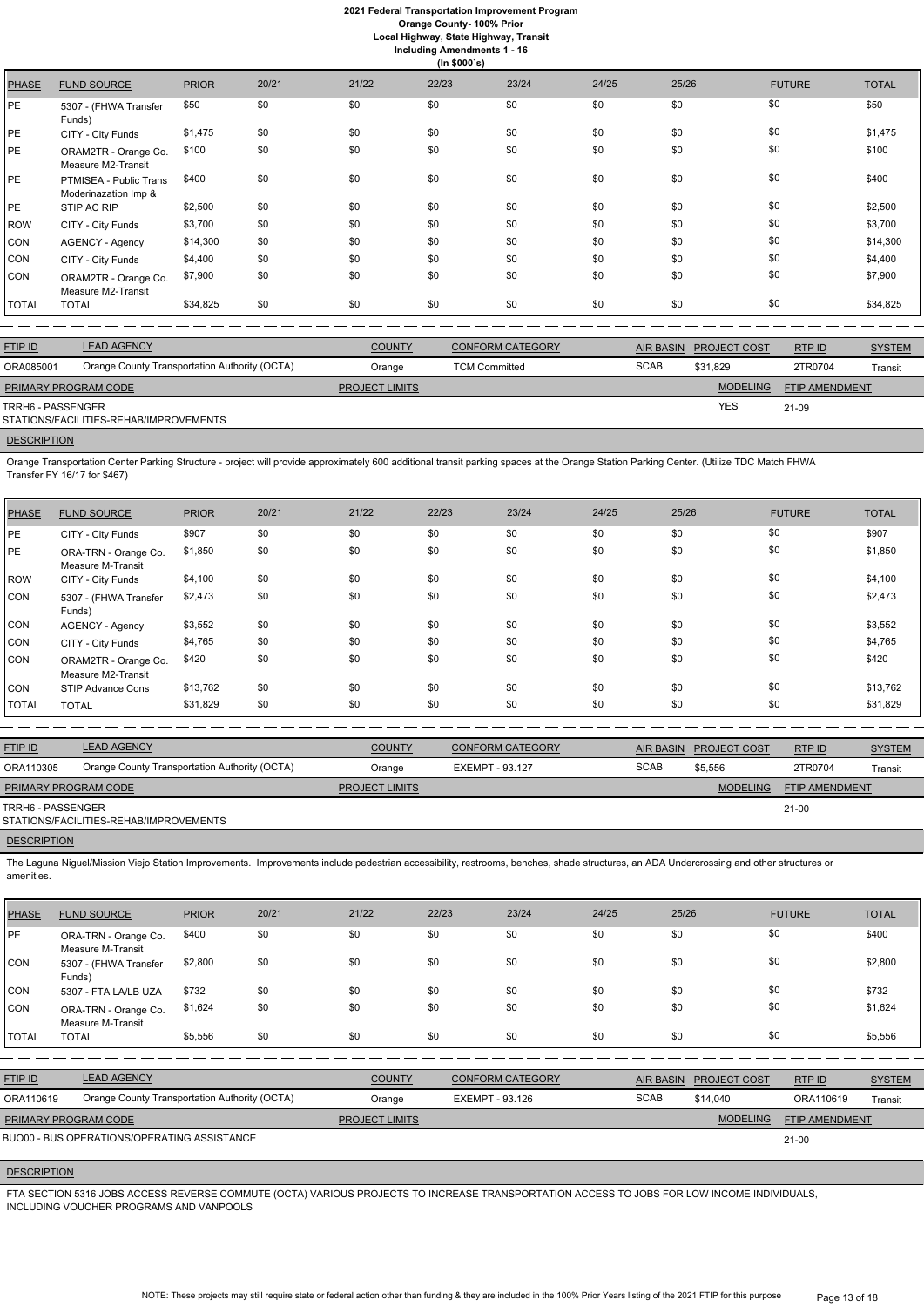**Local Highway, State Highway, Transit**

**Including Amendments 1 - 16**

|              | (ln \$000's)                                    |              |       |       |       |       |       |       |               |              |  |  |
|--------------|-------------------------------------------------|--------------|-------|-------|-------|-------|-------|-------|---------------|--------------|--|--|
| PHASE        | <b>FUND SOURCE</b>                              | <b>PRIOR</b> | 20/21 | 21/22 | 22/23 | 23/24 | 24/25 | 25/26 | <b>FUTURE</b> | <b>TOTAL</b> |  |  |
| CON          | 5316 - Job Access and<br><b>Reverse Commute</b> | \$7,020      | \$0   | \$0   | \$0   | \$0   | \$0   | \$0   | \$0           | \$7,020      |  |  |
| <b>CON</b>   | AGENCY - Agency                                 | \$7,020      | \$0   | \$0   | \$0   | \$0   | \$0   | \$0   | \$0           | \$7,020      |  |  |
| <b>TOTAL</b> | <b>TOTAL</b>                                    | \$14,040     | \$0   | \$0   | \$0   | \$0   | \$0   | \$0   | \$0           | \$14,040     |  |  |

| <b>FTIP ID</b>              | <b>LEAD AGENCY</b>                            | <b>COUNTY</b>         | <b>CONFORM CATEGORY</b> |             | AIR BASIN PROJECT COST | RTP ID                | <b>SYSTEM</b> |
|-----------------------------|-----------------------------------------------|-----------------------|-------------------------|-------------|------------------------|-----------------------|---------------|
| ORA111802                   | Orange County Transportation Authority (OCTA) | Orange                | EXEMPT - 93.126         | <b>SCAB</b> | \$20.335               | 2L206                 | Transit       |
| <b>PRIMARY PROGRAM CODE</b> |                                               | <b>PROJECT LIMITS</b> |                         |             | <b>MODELING</b>        | <b>FTIP AMENDMENT</b> |               |
|                             | BUR17 - BUSES-REPLACEMENT-ALTERNATIVE FUEL    |                       |                         |             |                        | $21 - 00$             |               |

# **DESCRIPTION**

Purchase (34) 40-foot Alternative Fuel Replacement Buses (Mission Viejo) in FY 2016-17. Transit Development Credits in FTA 5307 FY17/18 @ \$429, and FTA 5339 FY18/19 @ \$209.

Control Point 4th Street will establish a new CP at 4th Street (MP 175.7) and provide a new No. 10 power turnout to the Union Pacific Railroad (UPRR) spur approximately 0.5 miles south of the Santa Ana Station (MP 175.6), replacing the existing hand-thrown turnout, as well as constructing a new power derail on the UPRR connecting track. Project will utilize \$800,000 in Transit Development Credits Match for FY 12/13.

| <b>PHASE</b> | <b>FUND SOURCE</b>                           | <b>PRIOR</b> | 20/21 | 21/22 | 22/23 | 23/24 | 24/25 | 25/26 | <b>FUTURE</b> | <b>TOTAL</b> |
|--------------|----------------------------------------------|--------------|-------|-------|-------|-------|-------|-------|---------------|--------------|
| CON          | 5307 - Mission Viejo<br>Urbanized Area       | \$19,292     | \$0   | \$0   | \$0   | \$0   | \$0   | \$0   | \$0           | \$19,292     |
| <b>ICON</b>  | 5339MV-Mission Viejo<br>Urbanized Area - BFG | \$1,043      | \$0   | \$0   | \$0   | \$0   | \$0   |       | \$0           | \$1,043      |
| <b>TOTAL</b> | <b>TOTAL</b>                                 | \$20,335     | \$0   | \$0   | \$0   | \$0   | \$0   | \$0   | \$0           | \$20,335     |

| <b>FTIP ID</b>              | <b>LEAD AGENCY</b>                            | <b>COUNTY</b>         | <b>CONFORM CATEGORY</b> | <b>AIR BASIN</b> | <b>PROJECT COST</b> | RTP ID                | <b>SYSTEM</b> |
|-----------------------------|-----------------------------------------------|-----------------------|-------------------------|------------------|---------------------|-----------------------|---------------|
| ORA112006                   | Orange County Transportation Authority (OCTA) | Orange                | EXEMPT - 93.126         | <b>SCAB</b>      | \$2.985             | <b>RRC0701</b>        | Transit       |
| <b>PRIMARY PROGRAM CODE</b> |                                               | <b>PROJECT LIMITS</b> |                         |                  | <b>MODELING</b>     | <b>FTIP AMENDMENT</b> |               |
|                             | TRN14 - TRACK STRUCTURES-NEW                  |                       |                         |                  |                     | $21-00$               |               |

# **DESCRIPTION**

Slope Stabilization in the Pacific Surfliner corridor in the cities of Laguna Niguel and Mission Viejo (including slope stabilization/retaining wall for Laguna Niguel Passing Siding). Utilize \$400 in Transit Development Credits Match for FTA 5309 FY 12/13 and \$225 for FTA 5337 FY 17/18.

| PHASE        | <b>FUND SOURCE</b>            | <b>PRIOR</b> | 20/21 | 21/22 | 22/23 | 23/24 | 24/25 | 25/26 | <b>FUTURE</b> | <b>TOTAL</b> |
|--------------|-------------------------------|--------------|-------|-------|-------|-------|-------|-------|---------------|--------------|
| PE           | 5309a - FTA Fixed<br>Guideway | \$250        | \$0   | \$0   | \$0   | \$0   | \$0   | \$0   | \$0           | \$250        |
| <b>CON</b>   | 5309a - FTA Fixed<br>Guideway | \$2,735      | \$0   | \$0   | \$0   | \$0   | \$0   | \$0   | \$0           | \$2,735      |
| <b>TOTAL</b> | <b>TOTAL</b>                  | \$2,985      | \$0   | \$0   | \$0   | \$0   | \$0   | \$0   |               | \$2,985      |

| <b>FTIP ID</b>                          | <b>LEAD AGENCY</b>                            | <b>COUNTY</b>         | <b>CONFORM CATEGORY</b> |             | AIR BASIN PROJECT COST | RTPID                 | <b>SYSTEM</b> |
|-----------------------------------------|-----------------------------------------------|-----------------------|-------------------------|-------------|------------------------|-----------------------|---------------|
| ORA112008                               | Orange County Transportation Authority (OCTA) | Orange                | EXEMPT - 93.126         | <b>SCAB</b> | \$4.472                | <b>REG0702</b>        | Transit       |
| <b>PRIMARY PROGRAM CODE</b>             |                                               | <b>PROJECT LIMITS</b> |                         |             | <b>MODELING</b>        | <b>FTIP AMENDMENT</b> |               |
| NCR79 - SLOPE AND DRAINAGE IMPROVEMENTS |                                               |                       |                         |             |                        | $21 - 00$             |               |

#### **DESCRIPTION**

| <b>PHASE</b>   | <b>FUND SOURCE</b>                            | <b>PRIOR</b> | 20/21 | 21/22                 | 22/23                  | 23/24                   | 24/25 | 25/26            |                     | <b>FUTURE</b>         | <b>TOTAL</b>  |
|----------------|-----------------------------------------------|--------------|-------|-----------------------|------------------------|-------------------------|-------|------------------|---------------------|-----------------------|---------------|
| <b>CON</b>     | 5309a - FTA Fixed<br>Guideway                 | \$2,000      | \$0   | \$0                   | \$0                    | \$0                     | \$0   | \$0              |                     | \$0                   | \$2,000       |
| CON            | 5337 - State of Good<br>Repair UZA 2 LA-LB-SA | \$615        | \$0   | \$0                   | \$0                    | \$0                     | \$0   | \$0              |                     | \$0                   | \$615         |
| CON            | 5337 - State of Good<br>Repair UZA 68 Mission | \$508        | \$0   | \$0                   | \$0                    | \$0                     | \$0   | \$0              |                     | \$0                   | \$508         |
| CON            | <b>AGENCY - Agency</b>                        | \$1,015      | \$0   | \$0                   | \$0                    | \$0                     | \$0   | \$0              |                     | \$0                   | \$1,015       |
| <b>CON</b>     | ORAM2TR - Orange Co.<br>Measure M2-Transit    | \$334        | \$0   | \$0                   | \$0                    | \$0                     | \$0   | \$0              |                     | \$0                   | \$334         |
| <b>TOTAL</b>   | <b>TOTAL</b>                                  | \$4,472      | \$0   | \$0                   | \$0                    | \$0                     | \$0   | \$0              |                     | \$0                   | \$4,472       |
|                |                                               |              |       |                       |                        |                         |       |                  |                     |                       |               |
| <b>FTIP ID</b> | <b>LEAD AGENCY</b>                            |              |       | <b>COUNTY</b>         |                        | <b>CONFORM CATEGORY</b> |       | <b>AIR BASIN</b> | <b>PROJECT COST</b> | RTP ID                | <b>SYSTEM</b> |
| ORA112501      | Orange County Transportation Authority (OCTA) |              |       | Orange                | <b>EXEMPT - 93.126</b> |                         |       | <b>SCAB</b>      | \$6,000             | <b>REG0702</b>        | Transit       |
|                | PRIMARY PROGRAM CODE                          |              |       | <b>PROJECT LIMITS</b> |                        |                         |       |                  | <b>MODELING</b>     | <b>FTIP AMENDMENT</b> |               |
|                | BUO00 - BUS OPERATIONS/OPERATING ASSISTANCE   |              |       |                       |                        |                         |       |                  |                     | $21 - 00$             |               |

#### **DESCRIPTION**

Transit System Study Pilot Project - Operating Assistance. (Project will utilize \$1,200,000 in Toll Credit in FY12/13 for Construction Phase)

NOTE: These projects may still require state or federal action other than funding & they are included in the 100% Prior Years listing of the 2021 FTIP for this purpose Page 14 of 18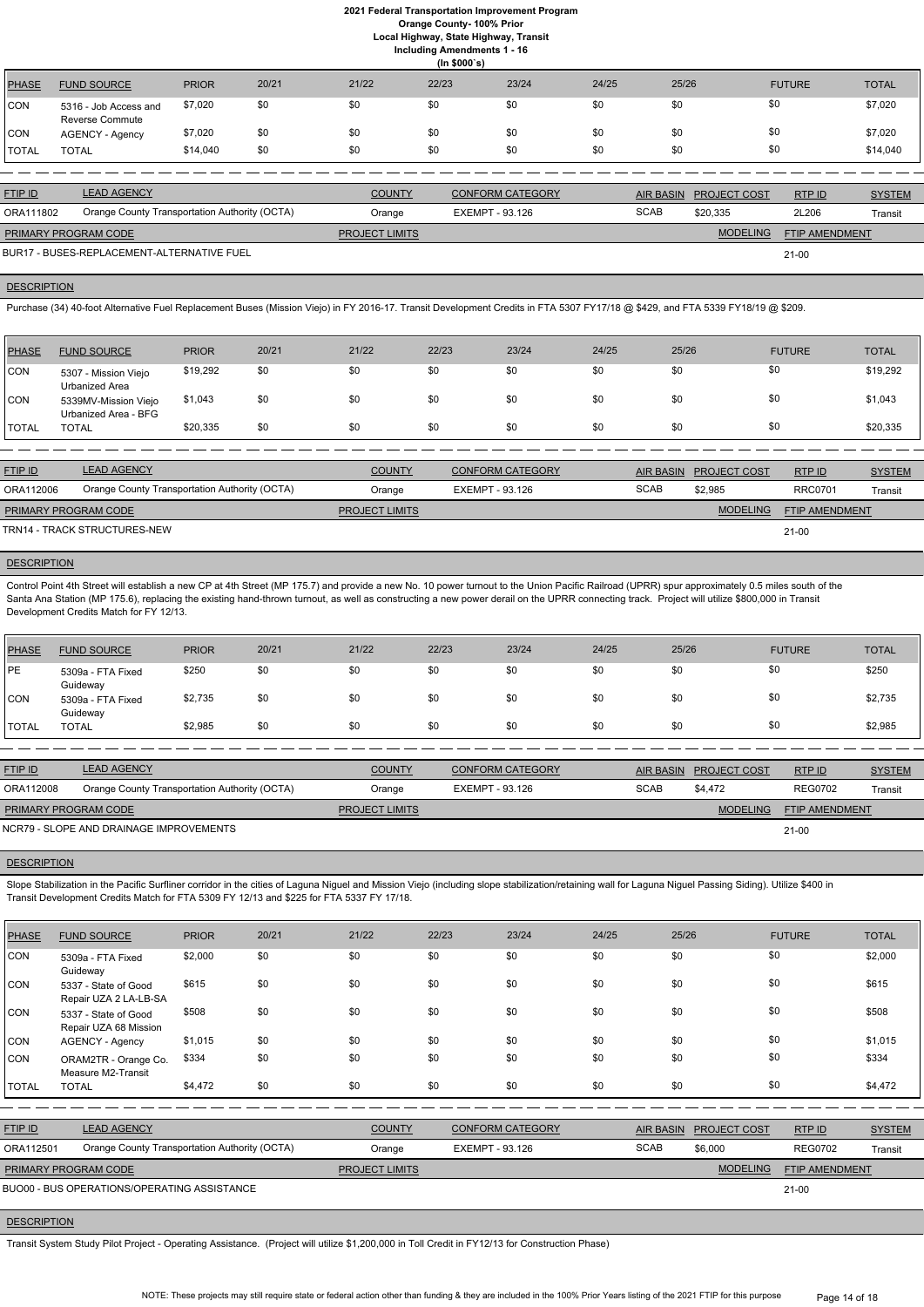| <b>PHASE</b> | <b>FUND SOURCE</b>              | <b>PRIOR</b> | 20/21 | 21/22 | 22/23 | 23/24 | 24/25 | 25/26 | <b>FUTURE</b> | <b>TOTAL</b> |
|--------------|---------------------------------|--------------|-------|-------|-------|-------|-------|-------|---------------|--------------|
| CON          | 5307 - (FHWA Transfer<br>Funds) | \$6,000      | \$0   | \$0   | \$0   | \$0   | \$0   | \$0   | \$0           | \$6,000      |
| <b>TOTAL</b> | <b>TOTAL</b>                    | \$6,000      | \$0   | \$0   | \$0   | - \$0 | \$0   | \$0   | \$0           | \$6,000      |
|              |                                 |              |       |       |       |       |       |       |               |              |

| <b>FTIP ID</b>              | <b>LEAD AGENCY</b>                            | <b>COUNTY</b>         | <b>CONFORM CATEGORY</b> | AIR BASIN   | <b>PROJECT COST</b> | RTP ID                | <b>SYSTEM</b> |
|-----------------------------|-----------------------------------------------|-----------------------|-------------------------|-------------|---------------------|-----------------------|---------------|
| ORA151309                   | Orange County Transportation Authority (OCTA) | Orange                | тсм                     | <b>SCAB</b> | \$2,320             | 2120008               | Transit       |
| <b>PRIMARY PROGRAM CODE</b> |                                               | <b>PROJECT LIMITS</b> |                         |             | <b>MODELING</b>     | <b>FTIP AMENDMENT</b> |               |
|                             | BUN93 - BUSES-EXPANSION-GAS/DIESEL            |                       |                         |             | <b>YES</b>          | $21-00$               |               |

#### **DESCRIPTION**

Five 40' Compressed Natural Gas Expansion Buses (Route 560)

| PHASE         | <b>FUND SOURCE</b>                                   | <b>PRIOR</b> | 20/21 | 21/22 | 22/23 | 23/24 | 24/25 | 25/26 | <b>FUTURE</b> | <b>TOTAL</b> |
|---------------|------------------------------------------------------|--------------|-------|-------|-------|-------|-------|-------|---------------|--------------|
| <b>ICON</b>   | <b>Transit And Intercity Rail</b><br>Capital Program | \$2,320      | \$0   | \$0   | \$0   | \$0   | \$0   | \$0   | \$0           | \$2,320      |
| <b>ITOTAL</b> | <b>TOTAL</b>                                         | \$2,320      | \$0   | \$0   | \$0   | \$0   | \$0   | \$0   | \$0           | \$2,320      |

| <b>FTIP ID</b>              | <b>LEAD AGENCY</b>                            | <b>COUNTY</b>         | <b>CONFORM CATEGORY</b> | <b>AIR BASIN</b> | <b>PROJECT COST</b> | RTPID                 | <b>SYSTEM</b> |
|-----------------------------|-----------------------------------------------|-----------------------|-------------------------|------------------|---------------------|-----------------------|---------------|
| ORA151310                   | Orange County Transportation Authority (OCTA) | Orange                | EXEMPT - 93.126         | <b>SCAB</b>      | \$2.179             | 2TR0709               | Transit       |
| <b>PRIMARY PROGRAM CODE</b> |                                               | <b>PROJECT LIMITS</b> |                         |                  | <b>MODELING</b>     | <b>FTIP AMENDMENT</b> |               |
|                             | NCR10 - PASSENGER BENCHES & SMALL SHELTERS    |                       |                         |                  |                     | $21-00$               |               |

# **DESCRIPTION**

1% Associated Transit Enhancements - Group Projects for Transportation Enhancement Activities (OCTA) Projects are consistent with 40 CFR Part 93.126 Exempt Tables 2 and Table 3 categories - Transportation enhancement activities (except rehabilitation and operation of historic transportation buildings, structures, or facilities). (Transit Development Credits Match - FTA 5307 FY18/19 \$92K)

| <b>PHASE</b> | <b>FUND SOURCE</b>                      | <b>PRIOR</b> | 20/21 | 21/22 | 22/23 | 23/24 | 24/25 | 25/26 | <b>FUTURE</b> | <b>TOTAL</b> |
|--------------|-----------------------------------------|--------------|-------|-------|-------|-------|-------|-------|---------------|--------------|
| <b>CON</b>   | 5307 - FTA LA/LB UZA                    | \$1,835      | \$0   | \$0   | \$0   | \$0   | \$0   | \$0   | \$0           | \$1,835      |
| <b>CON</b>   | TDA - Transportation<br>Development Act | \$344        | \$0   | \$0   | \$0   | \$0   | \$0   | \$0   | \$0           | \$344        |
| <b>TOTAL</b> | <b>TOTAL</b>                            | \$2,179      | \$0   | \$0   | \$0   | \$0   | \$0   | \$0   | \$0           | \$2,179      |

| <b>FTIP ID</b>              | <b>LEAD AGENCY</b>                            | <b>COUNTY</b>         | <b>CONFORM CATEGORY</b> | AIR BASIN   | <b>PROJECT COST</b> | RTP ID                | <b>SYSTEM</b> |
|-----------------------------|-----------------------------------------------|-----------------------|-------------------------|-------------|---------------------|-----------------------|---------------|
| ORA151311                   | Orange County Transportation Authority (OCTA) | Orange                | EXEMPT - 93.126         | <b>SCAB</b> | \$451               | 2TR0709               | Transit       |
| <b>PRIMARY PROGRAM CODE</b> |                                               | <b>PROJECT LIMITS</b> |                         |             | <b>MODELING</b>     | <b>FTIP AMENDMENT</b> |               |
|                             | NCR10 - PASSENGER BENCHES & SMALL SHELTERS    |                       |                         |             |                     | $21 - 00$             |               |

#### **DESCRIPTION**

1% Associated Transit Enhancements - Group Projects for Transportation Enhancement Activities (Mission Viejo) Projects are consistent with 40 CFR Part 93.126 Exempt Tables 2 and Table 3 categories - Transportation enhancement activities (except rehabilitation and operation of historic transportation buildings, structures, or facilities). (Transit Development Credits Match - FTA 5307 FY18/19 for \$19K)

| <b>PHASE</b> | <b>FUND SOURCE</b>                            | <b>PRIOR</b> | 20/21 | 21/22                 | 22/23                  | 23/24                   | 24/25       | 25/26                  |                 | <b>FUTURE</b>         | <b>TOTAL</b>  |
|--------------|-----------------------------------------------|--------------|-------|-----------------------|------------------------|-------------------------|-------------|------------------------|-----------------|-----------------------|---------------|
| CON          | 5307 - Mission Viejo<br>Urbanized Area        | \$380        | \$0   | \$0                   | \$0                    | \$0                     | \$0         | \$0                    | \$0             |                       | \$380         |
| CON          | TDA - Transportation<br>Development Act       | \$71         | \$0   | \$0                   | \$0                    | \$0                     | \$0         | \$0                    | \$0             |                       | \$71          |
| <b>TOTAL</b> | <b>TOTAL</b>                                  | \$451        | \$0   | \$0                   | \$0                    | \$0                     | \$0         | \$0                    | \$0             |                       | \$451         |
|              |                                               |              |       |                       |                        |                         |             |                        |                 |                       |               |
| FTIP ID      | <b>LEAD AGENCY</b>                            |              |       | <b>COUNTY</b>         |                        | <b>CONFORM CATEGORY</b> |             | AIR BASIN PROJECT COST |                 | RTP ID                | <b>SYSTEM</b> |
| ORA170006    | Orange County Transportation Authority (OCTA) |              |       | Orange                | <b>EXEMPT - 93.126</b> |                         | <b>SCAB</b> | \$5,910                |                 | ORA110613             | Transit       |
|              | PRIMARY PROGRAM CODE                          |              |       | <b>PROJECT LIMITS</b> |                        |                         |             |                        | <b>MODELING</b> | <b>FTIP AMENDMENT</b> |               |
|              | SEC54 - SECURITY EQUIPMENT/FACILITIES         |              |       |                       |                        |                         |             |                        |                 | $21 - 00$             |               |
|              |                                               |              |       |                       |                        |                         |             |                        |                 |                       |               |

# **DESCRIPTION**

SECURITY SURVEILLANCE AND MONITORING EQUIPMENT FOR TRANSIT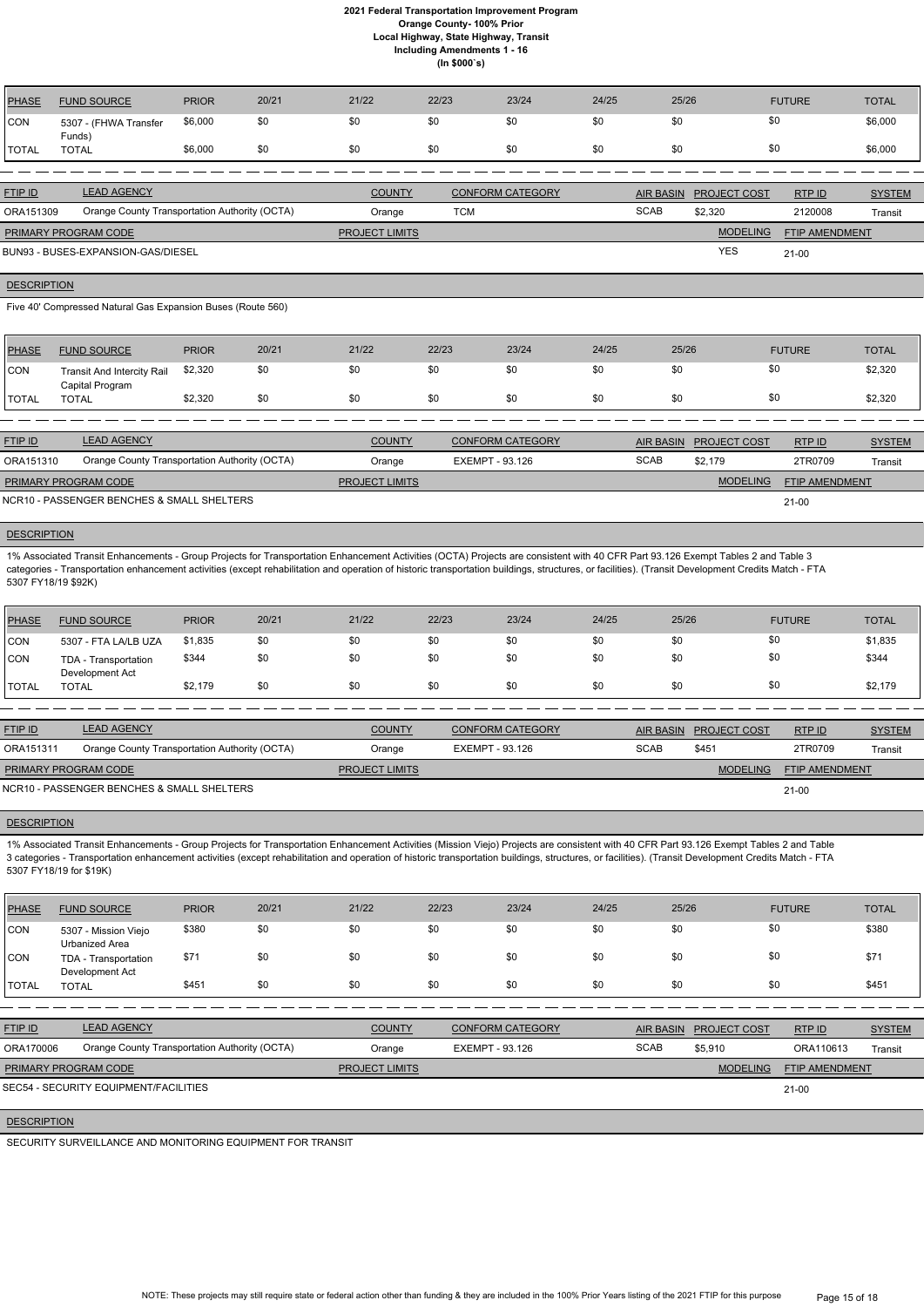**Local Highway, State Highway, Transit**

| Including Amendments 1 - 16 |  |  |
|-----------------------------|--|--|
| (ln \$000's)                |  |  |

|              |                                                            |              |       |       | (11.40003) |       |       |       |               |              |
|--------------|------------------------------------------------------------|--------------|-------|-------|------------|-------|-------|-------|---------------|--------------|
| <b>PHASE</b> | <b>FUND SOURCE</b>                                         | <b>PRIOR</b> | 20/21 | 21/22 | 22/23      | 23/24 | 24/25 | 25/26 | <b>FUTURE</b> | <b>TOTAL</b> |
| <b>CON</b>   | 5309c - FTA Bus<br>Discretionary                           | \$4,728      | \$0   | \$0   | \$0        | \$0   | \$0   | \$0   | \$0           | \$4,728      |
| <b>CON</b>   | LTF - Local<br>Transportation                              | \$942        | \$0   | \$0   | \$0        | \$0   | \$0   | \$0   | \$0           | \$942        |
| <b>CON</b>   | <b>TSSSSDR</b> - Transit<br><b>System Safety, Security</b> | \$240        | \$0   | \$0   | \$0        | \$0   | \$0   | \$0   | \$0           | \$240        |
| <b>TOTAL</b> | <b>TOTAL</b>                                               | \$5,910      | \$0   | \$0   | \$0        | \$0   | \$0   | \$0   | \$0           | \$5,910      |

| <b>FTIP ID</b>              | <b>LEAD AGENCY</b>                            | <b>COUNTY</b>         | <b>CONFORM CATEGORY</b> |             | AIR BASIN PROJECT COST | RTP ID                | <b>SYSTEM</b> |
|-----------------------------|-----------------------------------------------|-----------------------|-------------------------|-------------|------------------------|-----------------------|---------------|
| ORA171401                   | Orange County Transportation Authority (OCTA) | Orange                | <b>TCM Committed</b>    | <b>SCAB</b> | \$3,595                | 2160008               | Transit       |
| <b>PRIMARY PROGRAM CODE</b> |                                               | <b>PROJECT LIMITS</b> |                         |             | <b>MODELING</b>        | <b>FTIP AMENDMENT</b> |               |
|                             | BUN94 - BUSES-EXPANSION-ALTERNATIVE FUEL      |                       |                         |             | <b>YES</b>             | $21-00$               |               |

# **DESCRIPTION**

Six 40' Compressed Natural Gas Expansion Buses (Route 529)

| PHASE        | <b>FUND SOURCE</b>              | <b>PRIOR</b> | 20/21 | 21/22 | 22/23 | 23/24 | 24/25 | 25/26 | <b>FUTURE</b> | <b>TOTAL</b> |
|--------------|---------------------------------|--------------|-------|-------|-------|-------|-------|-------|---------------|--------------|
| <b>CON</b>   | 5307 - (FHWA Transfer<br>Funds) | \$549        | \$0   | \$0   | \$0   | \$0   | \$0   | \$0   | \$0           | \$549        |
| CON          | Cap And Trade Program           | \$3,046      | \$0   | \$0   | \$0   | \$0   | \$0   | \$0   | \$0           | \$3,046      |
| <b>TOTAL</b> | <b>TOTAL</b>                    | \$3,595      | \$0   | \$0   | \$0   | \$0   | \$0   | \$0   | \$0           | \$3,595      |

| <b>FTIP ID</b>              | <b>LEAD AGENCY</b>                                 | <b>COUNTY</b>         | <b>CONFORM CATEGORY</b> | <b>AIR BASIN</b> | <b>PROJECT COST</b> | RTPID                 | <b>SYSTEM</b> |
|-----------------------------|----------------------------------------------------|-----------------------|-------------------------|------------------|---------------------|-----------------------|---------------|
| ORA171610                   | Orange County Transportation Authority (OCTA)      | Orange                | EXEMPT - 93.126         | <b>SCAB</b>      | \$29                | 2L206                 | Transit       |
| <b>PRIMARY PROGRAM CODE</b> |                                                    | <b>PROJECT LIMITS</b> |                         |                  | <b>MODELING</b>     | <b>FTIP AMENDMENT</b> |               |
|                             | VEN02 - VEHICLES-ADM/MAIN/SER/SEC-(GAS/DIESEL)-NEW |                       |                         |                  |                     | $21 - 00$             |               |
|                             |                                                    |                       |                         |                  |                     |                       |               |

| <b>DESCRIPTION</b> |                      |              |       |       |       |       |       |       |               |              |  |
|--------------------|----------------------|--------------|-------|-------|-------|-------|-------|-------|---------------|--------------|--|
|                    | Non-Revenue Vehicles |              |       |       |       |       |       |       |               |              |  |
|                    |                      |              |       |       |       |       |       |       |               |              |  |
| <b>PHASE</b>       | <b>FUND SOURCE</b>   | <b>PRIOR</b> | 20/21 | 21/22 | 22/23 | 23/24 | 24/25 | 25/26 | <b>FUTURE</b> | <b>TOTAL</b> |  |

| <b>FTIP ID</b>              | <b>LEAD AGENCY</b>                            | <b>COUNTY</b>         | <b>CONFORM CATEGORY</b> |             | AIR BASIN PROJECT COST | RTPID          | <b>SYSTEM</b> |
|-----------------------------|-----------------------------------------------|-----------------------|-------------------------|-------------|------------------------|----------------|---------------|
| ORA171901                   | Orange County Transportation Authority (OCTA) | Orange                | EXEMPT - 93.126         | <b>SCAB</b> | \$1,050                | 2TR0704        | Transit       |
| <b>PRIMARY PROGRAM CODE</b> |                                               | <b>PROJECT LIMITS</b> |                         |             | <b>MODELING</b>        | FTIP AMENDMENT |               |
| STUDY - PROJECT STUDY       |                                               |                       |                         |             |                        | 21-00          |               |

#### **DESCRIPTION**

Group Projects for Planning and Technical Studies: Projects are consistent with 40 CFR Part 93.126 Exempt Tables 2 and Table 3 categories

| PHASE        | <b>FUND SOURCE</b>              | <b>PRIOR</b> | 20/21 | 21/22 | 22/23 | 23/24 | 24/25 | 25/26 | <b>FUTURE</b> | <b>TOTAL</b> |
|--------------|---------------------------------|--------------|-------|-------|-------|-------|-------|-------|---------------|--------------|
| <b>IPE</b>   | 5307 - (FHWA Transfer<br>Funds) | \$647        | \$0   | \$0   | \$0   | \$0   | \$0   | \$0   | \$0           | \$647        |
| <b>IPE</b>   | <b>AGENCY - Agency</b>          | \$403        | \$0   | \$0   | \$0   | \$0   | \$0   | \$0   | \$0           | \$403        |
| <b>TOTAL</b> | <b>TOTAL</b>                    | \$1,050      | \$0   | \$0   | \$0   | \$0   | \$0   | \$0   | \$0           | \$1,050      |

| <b>FTIP ID</b>              | <b>LEAD AGENCY</b>                            | <b>COUNTY</b>         | <b>CONFORM CATEGORY</b> |             | AIR BASIN PROJECT COST | RTPID          | <b>SYSTEM</b> |
|-----------------------------|-----------------------------------------------|-----------------------|-------------------------|-------------|------------------------|----------------|---------------|
| ORA190303                   | Orange County Transportation Authority (OCTA) | Orange                | EXEMPT - 93.126         | <b>SCAB</b> | \$1.836                | ORA020118      | Transit       |
| <b>PRIMARY PROGRAM CODE</b> |                                               | <b>PROJECT LIMITS</b> |                         |             | <b>MODELING</b>        | FTIP AMENDMENT |               |
| PAR17 - PARATRANSIT         | VEHICLES-REPLACEMENT-ALTERNATIVE FUEL         |                       |                         |             |                        | 21-06          |               |
|                             |                                               |                       |                         |             |                        |                |               |

# **DESCRIPTION**

Purchase paratransit replacement vehicles (14) - MV - Projects are consistent with 40 CFR Part 93.126 Exempt Table 2 and Table 3 categories - Purchase of new buses and rail cars to replace existing vehicles or for minor expansions of the fleet. TDCs: FTA 5339: \$179 in FY18/19 and \$188 in FY19/20

| PHASE          | <b>FUND SOURCE</b>                           | <b>PRIOR</b> | 20/21 | 21/22 | 22/23 | 23/24 | 24/25 | 25/26 | <b>FUTURE</b> | <b>TOTAL</b> |
|----------------|----------------------------------------------|--------------|-------|-------|-------|-------|-------|-------|---------------|--------------|
| <b>CON</b>     | 5339MV-Mission Viejo<br>Urbanized Area - BFG | \$1,836      | \$0   | \$0   | \$0   | \$0   | \$0   |       |               | \$1,836      |
| <b>I</b> TOTAL | TOTAL                                        | \$1,836      | \$0   | \$0   | \$0   | \$0   | \$0   |       | \$0           | \$1,836      |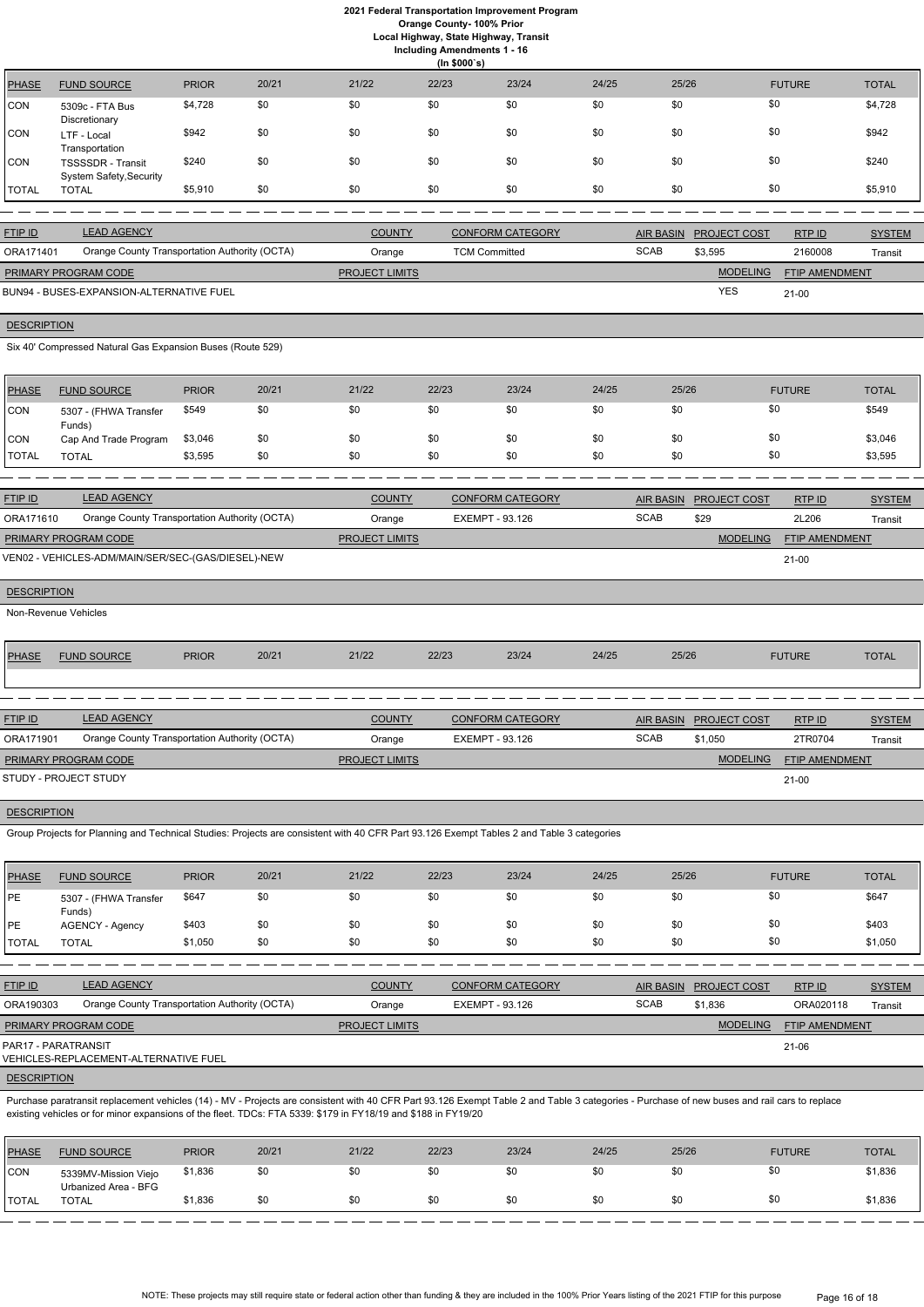**Local Highway, State Highway, Transit**

**Including Amendments 1 - 16**

**(In \$000`s)**

| <b>FTIP ID</b>       | <b>LEAD AGENCY</b>                            | <b>COUNTY</b>         | <b>CONFORM CATEGORY</b> | AIR BASIN   | <b>PROJECT COST</b> | RTP ID         | <b>SYSTEM</b> |
|----------------------|-----------------------------------------------|-----------------------|-------------------------|-------------|---------------------|----------------|---------------|
| ORA190701            | Orange County Transportation Authority (OCTA) | Orange                | <b>TCM Committed</b>    | <b>SCAB</b> | \$8.400             | 2A0705         | Transit       |
| PRIMARY PROGRAM CODE |                                               | <b>PROJECT LIMITS</b> |                         |             | <b>MODELING</b>     | FTIP AMENDMENT |               |
|                      | ITS02 - SIGNAL SYNCHRONIZATION                |                       |                         |             |                     | 21-00          |               |
|                      |                                               |                       |                         |             |                     |                |               |

#### **DESCRIPTION**

Orange County Traffic Signal Synchronization Projects: El Toro Road, Magnolia Street and Brookhurst Street. El Toro Road (Bridger Road to Orange Street): 9 miles and includes 20 traffic signals. Magnolia Street (Banning Avenue to Commonwealth Avenue): The 16.2 miles and includes 50 traffic signals. Brookhurst Street (PCH to Commonwealth Avenue): The 16.5 miles and includes 58 traffic signals

| PHASE        | <b>FUND SOURCE</b>                         | <b>PRIOR</b> | 20/21 | 21/22 | 22/23 | 23/24 | 24/25 | 25/26 | <b>FUTURE</b> | <b>TOTAL</b> |
|--------------|--------------------------------------------|--------------|-------|-------|-------|-------|-------|-------|---------------|--------------|
| <b>CON</b>   | ORAM2TR - Orange Co.<br>Measure M2-Transit | \$8,400      | \$0   | \$0   |       | \$0   | \$0   | \$0   | \$C           | \$8,400      |
| <b>TOTAL</b> | <b>TOTAL</b>                               | \$8,400      | \$0   | \$0   |       | \$0   | \$0   | \$0   | \$C           | \$8,400      |

| <b>FTIP ID</b>       | <b>LEAD AGENCY</b>                            | <b>COUNTY</b>         | <b>CONFORM CATEGORY</b> | AIR BASIN   | <b>PROJECT COST</b> | RTP ID                | <b>SYSTEM</b> |
|----------------------|-----------------------------------------------|-----------------------|-------------------------|-------------|---------------------|-----------------------|---------------|
| ORA37115             | Orange County Transportation Authority (OCTA) | Orange                | EXEMPT - 93.126         | <b>SCAB</b> | \$151.182           | ORA37115              | Transit       |
| PRIMARY PROGRAM CODE |                                               | <b>PROJECT LIMITS</b> |                         |             | <b>MODELING</b>     | <b>FTIP AMENDMENT</b> |               |
|                      | RAO00 - RAIL OPERATIONS/OPERATING ASSISTANCE  |                       |                         |             |                     | $21-00$               |               |

# **DESCRIPTION**

OPERATING ASSISTANCE FOR COMMUTER RAIL

| PHASE          | <b>FUND SOURCE</b>                         | <b>PRIOR</b> | 20/21 | 21/22 | 22/23 | 23/24 | 24/25 | 25/26 | <b>FUTURE</b> | <b>TOTAL</b> |
|----------------|--------------------------------------------|--------------|-------|-------|-------|-------|-------|-------|---------------|--------------|
| CON            | ORA-TRN - Orange Co.<br>Measure M-Transit  | \$22,267     | \$0   | \$0   | \$0   | \$0   | \$0   | \$0   | \$0           | \$22,267     |
| CON            | ORAM2TR - Orange Co.<br>Measure M2-Transit | \$128,915    | \$0   | \$0   | \$0   | \$0   | \$0   | \$0   | \$0           | \$128,915    |
| <b>!</b> TOTAL | <b>TOTAL</b>                               | \$151,182    | \$0   | \$0   | \$0   | \$0   | \$0   | \$0   | \$0           | \$151,182    |

| <b>FTIP ID</b>              | <b>LEAD AGENCY</b>                            | <b>COUNTY</b>         | <b>CONFORM CATEGORY</b> | AIR BASIN   | <b>PROJECT COST</b> | RTPID                 | <b>SYSTEM</b> |
|-----------------------------|-----------------------------------------------|-----------------------|-------------------------|-------------|---------------------|-----------------------|---------------|
| ORA65002                    | Orange County Transportation Authority (OCTA) | Orange                | <b>TCM Committed</b>    | <b>SCAB</b> | \$6,732             | ORA65002              | Transit       |
| <b>PRIMARY PROGRAM CODE</b> |                                               | <b>PROJECT LIMITS</b> |                         |             | <b>MODELING</b>     | <b>FTIP AMENDMENT</b> |               |
| TDM20 - RIDESHARING         |                                               |                       |                         |             |                     | $21 - 00$             |               |

# **DESCRIPTION**

NOTE: These projects may still require state or federal action other than funding & they are included in the 100% Prior Years listing of the 2021 FTIP for this purpose Page 17 of 18

RIDESHARE SERVICES RIDEGUIDE, DATABASE, CUSTOMER INFO, AND MARKETING (ORANGE COUNTY PORTION).

| PHASE | <b>FUND SOURCE</b>              | <b>PRIOR</b> | 20/21 | 21/22 | 22/23 | 23/24 | 24/25 | 25/26 | <b>FUTURE</b> | <b>TOTAL</b> |
|-------|---------------------------------|--------------|-------|-------|-------|-------|-------|-------|---------------|--------------|
| CON   | 5307 - (FHWA Transfer<br>Funds) | \$6,732      | \$0   | \$0   | \$0   | \$0   | \$0   | \$0   |               | \$6,732      |
| TOTAL | <b>TOTAL</b>                    | \$6,732      | \$0   | \$0   | \$0   | \$0   | \$0   | \$0   | \$0           | \$6,732      |

| <b>FTIP ID</b>              | <b>LEAD AGENCY</b>                                | <b>COUNTY</b>         | <b>CONFORM CATEGORY</b> |             | AIR BASIN PROJECT COST | RTPID                 | <b>SYSTEM</b> |
|-----------------------------|---------------------------------------------------|-----------------------|-------------------------|-------------|------------------------|-----------------------|---------------|
| ORA080801                   | Southern Calif. Regional Rail Authority           | Orange                | EXEMPT - 93.126         | <b>SCAB</b> | \$38.098               | 2TR0704               | Transit       |
| <b>PRIMARY PROGRAM CODE</b> |                                                   | <b>PROJECT LIMITS</b> |                         |             | <b>MODELING</b>        | <b>FTIP AMENDMENT</b> |               |
|                             | CON07 - COMMUTER RAIL SERVICE/OPERATING EQUIPMENT |                       |                         |             |                        | 21-00                 |               |

POSTIVE TRAIN CONTROL FOR METROLINK WILL HELP TO PREVENT TRAIN-TO-TRAIN COLLISIONS, SPEEDING AND OVER-SPEED DERAILMENTS, AND MOVEMENT OF A TRAIN THROUGH A WRONG RAIL SEGMENT OR INTO TRACK WORK ZONES. THE IMPLEMENTATION OF THE PROJECT WILL ENHANCE THE SAFETY AND SECURITY OF COMMUTER RAIL SERVICE, WHILE HELPING TO MEET 2015 FEDERAL MANDATE ENACTED IN THE RSIA OF 2008.

| <b>PHASE</b>   | <b>FUND SOURCE</b>                              | <b>PRIOR</b> | 20/21 | 21/22                 | 22/23           | 23/24                   | 24/25 | 25/26            |                     | <b>FUTURE</b>         | <b>TOTAL</b>  |
|----------------|-------------------------------------------------|--------------|-------|-----------------------|-----------------|-------------------------|-------|------------------|---------------------|-----------------------|---------------|
| ICON           | 5307 - FTA LA/LB UZA                            | \$4,148      | \$0   | \$0                   | \$0             | \$0                     | \$0   | \$0              | \$0                 |                       | \$4,148       |
| CON            | FTA - AR-5309                                   | \$1,234      | \$0   | \$0                   | \$0             | \$0                     | \$0   | \$0              | \$0                 |                       | \$1,234       |
| CON            | P116 - Propostion 116                           | \$32,716     | \$0   | \$0                   | \$0             | \$0                     | \$0   | \$0              | \$0                 |                       | \$32,716      |
| TOTAL          | <b>TOTAL</b>                                    | \$38,098     | \$0   | \$0                   | \$0             | \$0                     | \$0   | \$0              | \$0                 |                       | \$38,098      |
|                |                                                 |              |       |                       |                 |                         |       |                  |                     |                       |               |
| <b>FTIP ID</b> | <b>LEAD AGENCY</b>                              |              |       | <b>COUNTY</b>         |                 | <b>CONFORM CATEGORY</b> |       | <b>AIR BASIN</b> | <b>PROJECT COST</b> | RTPID                 | <b>SYSTEM</b> |
| ORA152204      | Various Agencies                                |              |       | Orange                | EXEMPT - 93.126 |                         |       | <b>SCAB</b>      | \$735               | 2TR0703               | Transit       |
|                | PRIMARY PROGRAM CODE                            |              |       | <b>PROJECT LIMITS</b> |                 |                         |       |                  | <b>MODELING</b>     | <b>FTIP AMENDMENT</b> |               |
|                | PAN07 - PARATRANSIT SERVICE EQUIPMENT/OPERATING |              |       |                       |                 |                         |       |                  |                     | $21 - 00$             |               |

EQUIPMENT